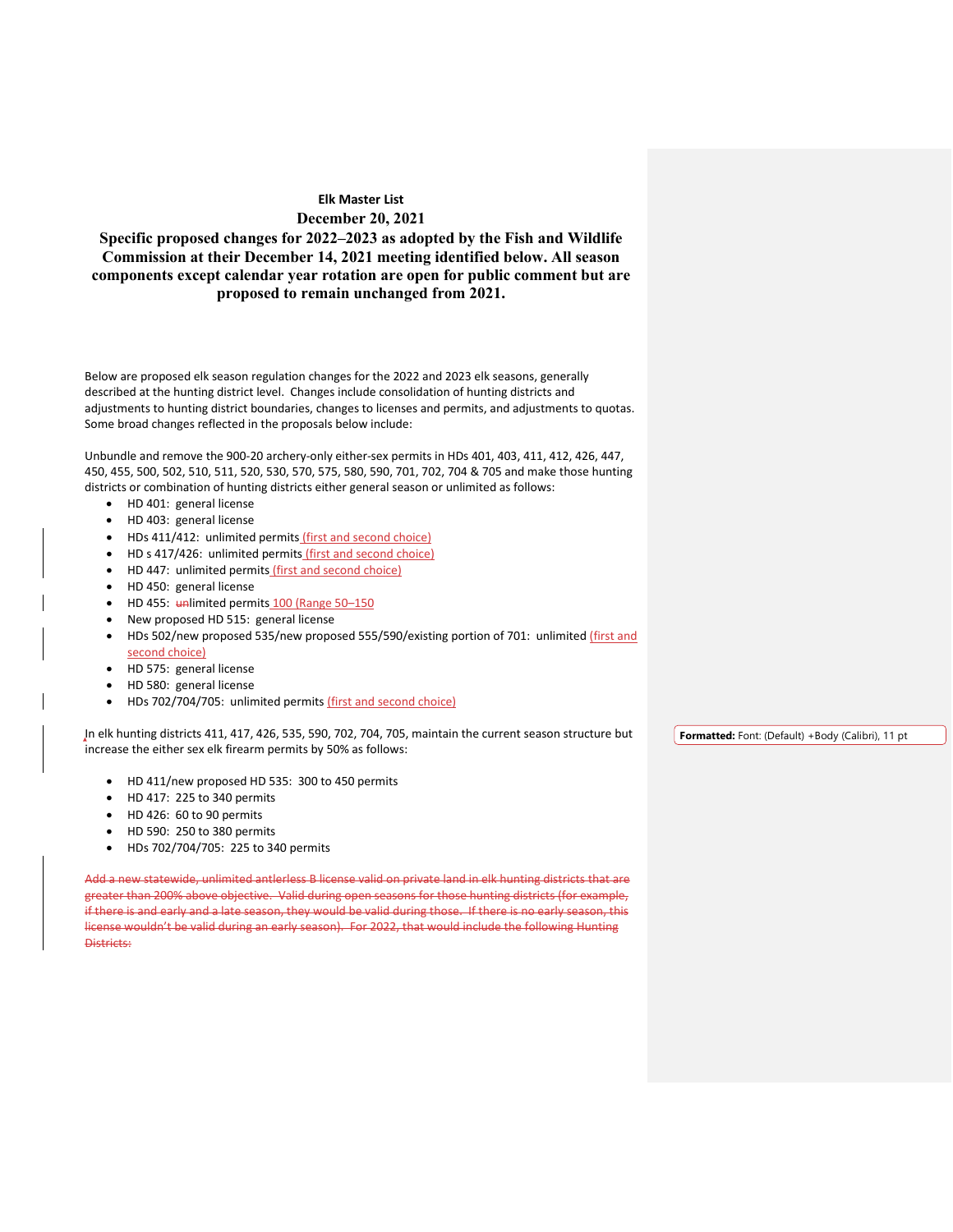**Specific proposed changes for 2022–2023 as adopted by the Fish and Wildlife Commission at their December 14, 2021 meeting identified below. All season components except calendar year rotation are open for public comment but are proposed to remain unchanged from 2021.**

# • Table proposal to add new statewide, unlimited antlerless B license. Adjust existing Regional B licenses from 2021 season structures to address this issue. See details for each Region below. • HD 411/535 (new)

- $-$  HD 417 • HD 426 • HD 450  $-$ HD 515 new
- HD 575
- HD 580
- HD 590
- $+$  HD 690
- $\rightarrow$  HD 700
- HD 702/704/705

## **Statewide**

#### Permits:

Permits for either-sex elk or brow-tined bull-antlerless elk will limit the holder to hunting for antlered elk within only the designated HD for the period identified on the permit. Antlerless elk hunting will not be limited by the permit. A general license may be used to hunt in any open district during dates outside of that identified on the permit.

#### Late Season Antlerless Elk Options:

Late antlerless elk hunting as proposed in the master list for individual hunting districts that run as late as February 15 on private and some public lands; add a late season in HDs 702/704/705 through February 15 on private lands. This shall be applied to all HDs that had late antlerless elk hunting opportunities in License Year (LY) 2021 and any additional HDs that might be added by the commission because they are over objective for 2022–2023. This option is incorporated in the specific HD descriptions below where they differ from LY 2021. Where there is no proposed difference from LY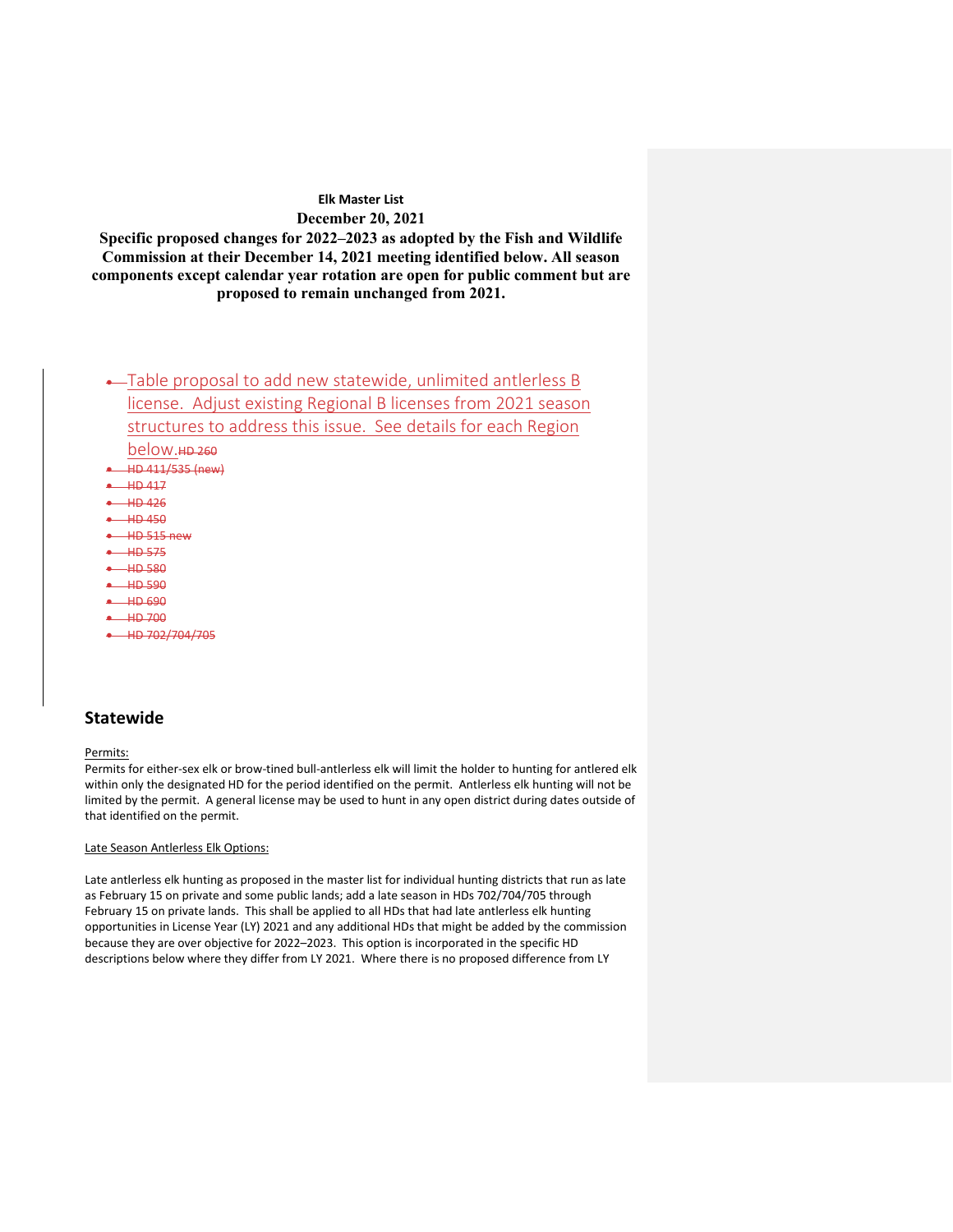**Specific proposed changes for 2022–2023 as adopted by the Fish and Wildlife Commission at their December 14, 2021 meeting identified below. All season components except calendar year rotation are open for public comment but are proposed to remain unchanged from 2021.**

2021 identified in the master list, the late antlerless elk hunting in specific HDs is proposed under this option as no change from LY 2021.

## **Region 1**

HD 100: Remove Antlerless Elk Permits 100-00 and 100-01 (PTHFV) and 100-00 (current quotas of 5 and 25, respectively).

Allow Brow-tined Bull or Antlerless with general license during general season for hunters with a Permit To Hunt From Vehicle (PTHFV).

Add new Antlerless Elk B opportunity LPT 100-00 with a license quota of 25 (range 25-300) valid during archery, and general, and muzzleloader seasons.

HD 101: Boundary change-Combine HD 101 and 109 and exclude a portion of 101 along the southern boundary. New HD will be named HD 101-Eureka. See boundary changes master list. Remove Antlerless Elk Permits 101-03 (PTHFV) (current quota of 5).

Change Antlerless Elk Permit 199-00 to Antlerless Elk B License, LPT 101-00 maintain quota of 50 (range 5-150).

Allow Brow-tined Bull or Antlerless on general license during general and muzzleloader season for hunters with a Permit To Hunt From Vehicle (PTHFV).

HD 102 & 103: Combine HD 102 and HD 103 along with a portion of 101. New HD will be named HD 103 – East Fisher-Pleasant Valley-Tally Lake. See boundary changes master list. Remove Antlerless Elk Permits 102-01 (PTHFV) and 103-01 (PTHFV) (current quotas of 25 and 5,

in each HD).

Change Antlerless Elk Permit 103-00 to Antlerless Elk B License 103-00, valid during archery, general and muzzleloader seasons, maintain quota of 25 (range 25-300)

Allow Brow-tined Bull or Antlerless on general license during general and muzzleloader season for hunters with a Permit To Hunt From Vehicle (PTHFV).

HD 104: Remove Antlerless Elk Permits 104-00 and 104-01 (PTHFV) (current quota of 25 and 5,

respectively).

Change antlerless elk permit 104-00 to Antlerless Elk B License 104-00 and maintain quota of 25 (range 25-300) valid during archery, general, and muzzleloader seasons.Add Antlerless Elk B License LPT104-00 with a license quota of 25 (range 25-300) valid during archery and general season.

Allow Brow-tined Bull or Antlerless on general license in general and muzzleloader season for hunters with a Permit To Hunt From Vehicle (PTHFV).

**Formatted:** Indent: Hanging: 0.5"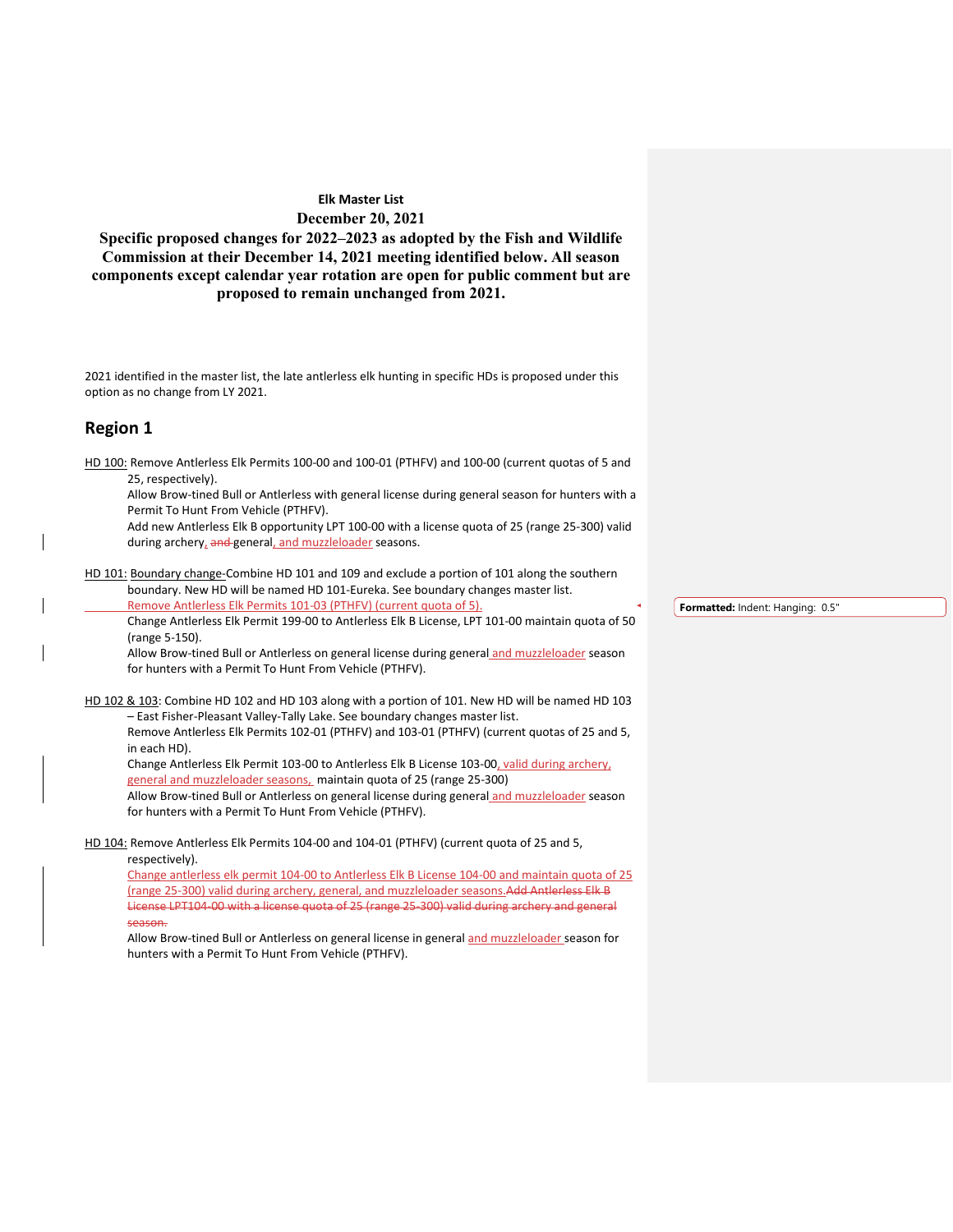**Specific proposed changes for 2022–2023 as adopted by the Fish and Wildlife Commission at their December 14, 2021 meeting identified below. All season components except calendar year rotation are open for public comment but are proposed to remain unchanged from 2021.**

- HD 109: Boundary change –Combine HD 101 and 109 and excluding a portion of 101 along the southern boundary. New HD will be named HD 101. See boundary changes master list.
- HD 110: Remove Antlerless Elk Permit 110-00 (current quota 5).
- HD 120: Remove Antlerless Elk Permits 120-00 and 120-01 (current quotas of 5 each). Allow Brow-tined Bull or Antlerless on general license in general and muzzleloader season for hunters with a Permit To Hunt From Vehicle (PTHFV).
- HD 121 & proposed new HD 200: Boundary change-Adjust boundary near Belknap, Montana. The current legal description references a USFS trail that no longer exists. Therefore, the description for that portion of the boundary will be changed to follow Sievers Ridge to its termination with Mosquito Creek road.

Remove Antlerless Elk Permits 121-00, 121-01 (PTHFV), and 121-02 (current quotas of 150, 10, and 20, respectively).

Allow Brow-tined Bull or Antlerless on general license during general and muzzleloader season for hunters with a Permit To Hunt From Vehicle (PTHFV).

Add Antlerless Elk B License LPT 121-00 for archery and general and muzzleloader seasons with a license quota of 150 (range 50-2,000).

Add Antlerless Elk B License LPT 121-01 for late season (Day after general season to Feb 15) with a license quota of 20 (range 5-100).

HD 122: Remove Antlerless Elk Permits 122-00 and 122-01 (PTHFV) (current quotas of 25 and 5, respectively).

Allow Brow-tined Bull or Antlerless on general license in general and muzzleloader season for hunters with a Permit To Hunt From Vehicle (PTHFV)

Add Antlerless Elk B License LPT 122-00 for archery, and general, and muzzleloader seasons with a license quota of 25 (range 25-300).

HD 123: Boundary Change –Adjust boundary near Belknap, Montana. The current legal description references a USFS trail that no longer exists. Therefore, the description for that portion of the HD 121/HD123 boundary will be changed to follow Sievers Ridge to its termination with Mosquito Creek road in T22N R30W S20 & S22. See boundary changes master list. Remove Antlerless Elk Permits 123-00 and 123-01 (PTHFV) (current quotas of 50 and 5, respectively).

Allow Brow-tined Bull or Antlerless on general license in general and muzzleloader season for hunters with a Permit To Hunt From Vehicle (PTHFV)

Add Antlerless Elk B License LPT 123-00 for archery, general, and muzzleloader seasons with a license quota of 50 (range 25-300).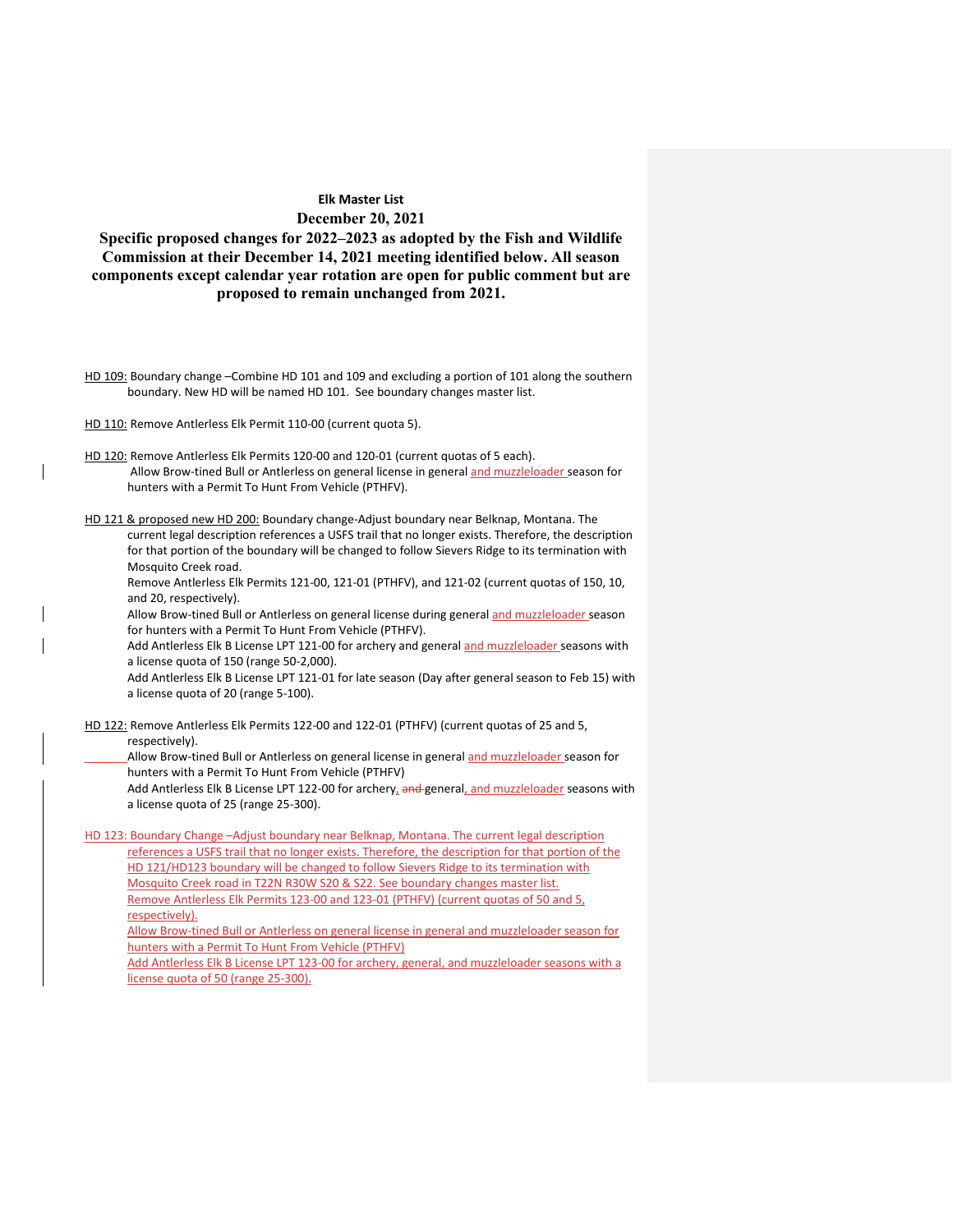**Specific proposed changes for 2022–2023 as adopted by the Fish and Wildlife Commission at their December 14, 2021 meeting identified below. All season components except calendar year rotation are open for public comment but are proposed to remain unchanged from 2021.**

HD 124: Remove Antlerless Elk Permits 124-00 and 124-01 (PTHFV) (current quotas of 25 and 5, respectively).

Allow Brow-tined Bull or Antlerless on general license in general and muzzleloader season for hunters with a Permit To Hunt From Vehicle (PTHFV) Add Antlerless Elk B License LPT 124-00 for archery, general, and muzzleloader seasons with a

license quota of 25 (range 25-200).

& 200: Boundary change- Combine HDs 200, 123 and 124. Remove HD portion, "Mullan Gulch," from HD 200. New HD will be named HD 200. See boundary changes master list. See HD 200 season changes below.

HD 130: Remove Antlerless Elk Permit 130-00 (current quota of 5).

Allow Brow-tined Bull or Antlerless on general license during general and muzzleloader season for hunters with a Permit To Hunt From Vehicle (PTHFV).

## **Region 2**

HD 200: Boundary change- Combine HDs 200, 123 and 124. Remove HD portion, "Mullan Gulch," from HD 200. New HD will be named HD 200. Redefine northern boundary from Sievers Ridge to Mosquito Creek for a clearer legal description. See boundary changes master list.

Remove Antlerless Elk Permit 200-00 (current quota of 5). Add Antlerless Elk B License opportunity 200-00 for archery and general seasons with a license quota of 50 (range 25-7100) valid in Mullan Gulch portion.

HD 201: Boundary change- Expand HD 201 to include west half of HD 283, east half of HD 203, and northern portion of HD 240. Remove HD portion, "Fourmile", of HD 201. HD will be named HD 201. Boundary adjustment at Deep Creek for a clearer legal description. Other slight changes in boundary language for clarity. See boundary changes master list. Remove Antlerless Elk Permit 201-00 (current quota of 150).

Add over the counter Antlerless Elk B License 201-01- for archery and general seasons valid on private land only, also valid on private lands in HD 260. Not valid east of Highway 93. Add Antlerless Elk B License 201-00 for archery and general seasons with a license quota of 150 (range 25-700).

Allow Brow-tined Bull or Antlerless elk with a general license on private land district-wide during general season for youth hunters and hunters with a Permit To Hunt From Vehicle (PTHFV).

HD 202: Boundary change- Expand HD 202 to include the west half of HD 203 and northern portion of HD 240. HD will be named HD 202. See boundary changes master list.

**Formatted:** Indent: Hanging: 0.5"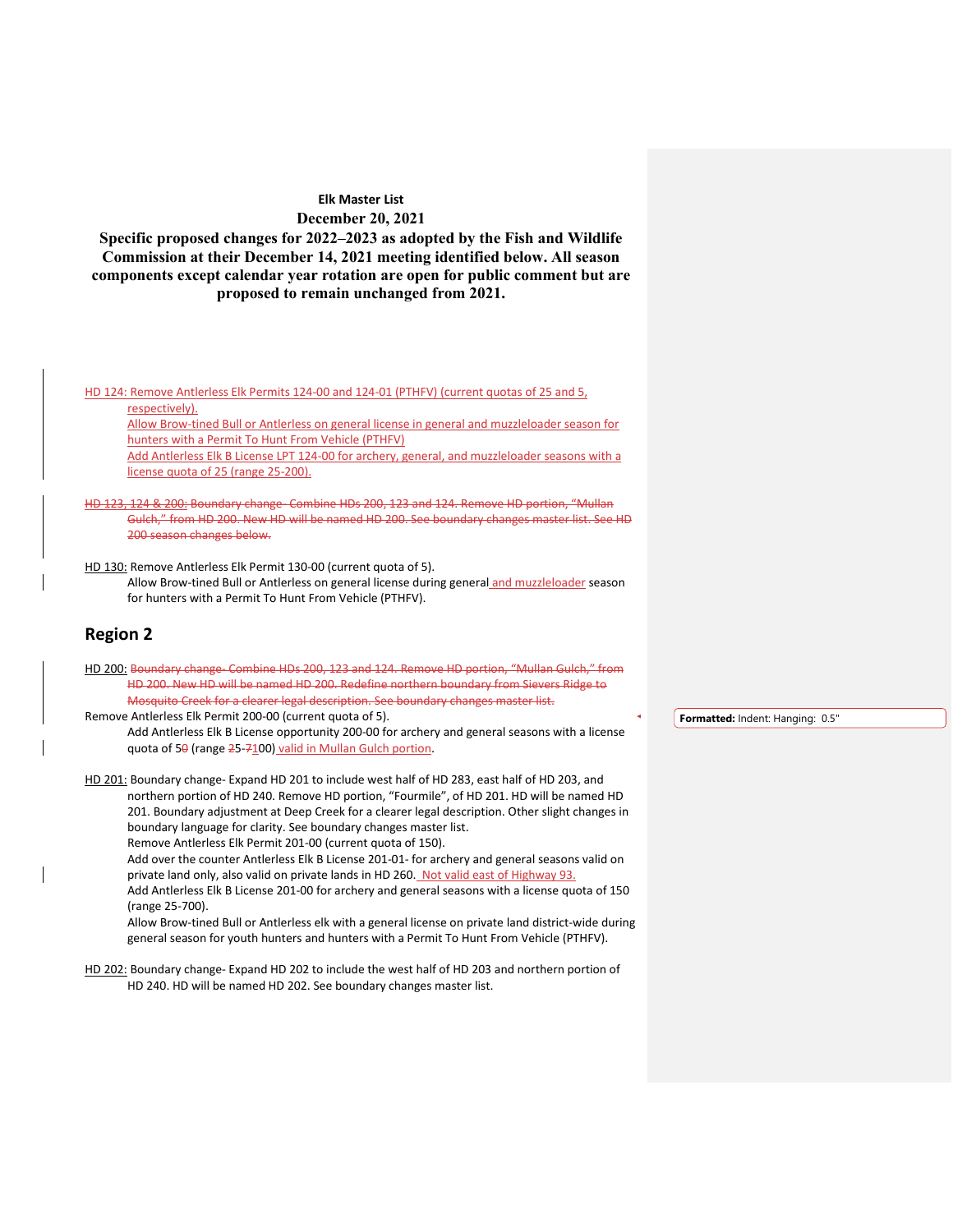**Specific proposed changes for 2022–2023 as adopted by the Fish and Wildlife Commission at their December 14, 2021 meeting identified below. All season components except calendar year rotation are open for public comment but are proposed to remain unchanged from 2021.**

Remove Antlerless Elk Permit 202-00 (current quota of 30). Add Antlerless Elk B License 202-00 with a license quota of 50 (range 5-200) valid during archery and general season

HD 203: Boundary change- Expand HD 201 to include west half of HD 283, east half of HD 203, and northern portion of HD 240 and expand HD 202 to include the west half of HD 203 and northern portion of HD 240, thus eliminating HD 203. See boundary changes master list. Remove Antlerless Elk Permit 203-00 (current quota of 75).

HD 204: Remove Antlerless Elk Permit 204-00 (current quota of 150).

Add over the counter Elk B License opportunity 262-01 valid general season through Jan. 08. Allow brow-tined bull or antlerless harvest on general license during general season (excluding Threemile WMA).(Only valid on private lands in HDs 204, 261, 262, and 270) Retain opportunity for youth/PTHFV to harvest Brow-tined bull/antlerless elk on the general license during the general rifle season. Add limited draw Elk B License 204-00 valid district wide (quota of 150; quota range = 5-200) for archery only and general rifle season.

- HD 210: Change Antlerless Elk Permit 210 02 to Antlerless Elk B License 210-02 and maintain with a the quota of  $\frac{13050}{1}$  (range 50-1,000).
- HDs 210, 211, 212 & 216: Change Antlerless Elk Permit 210-03 to Elk B License 210-03 and maintain the with a quota of 800-200 (range 5-1,000).
- HD 211: Change Antlerless Elk Permit 211 00 to Elk B License 211-00 and maintain the quota of 120 (range 5-400).
- HD 212: Change Antlerless Elk Permit 212 00 Elk B License 212-00 and maintain the quota of 30 (range 5-100).
- HD 213: Change Antlerless Elk Permit 213 00 to Elk B License 213-00 and maintain the quota of 375 (range 25-700). Antlerless Elk B License 213-01 valid until Jan 08.
- HD 214: Remove Antlerless Elk Permit 214-00 (current quota 1).

HD 215: Change Antlerless Elk Permit 215-01 to Elk B License 215-01 and maintain the quota of 250 (range 5-500). Antlerless Elk B License 215-02 valid until Jan 08.

**Formatted:** Normal, Indent: Left: 0.5", Right: 0"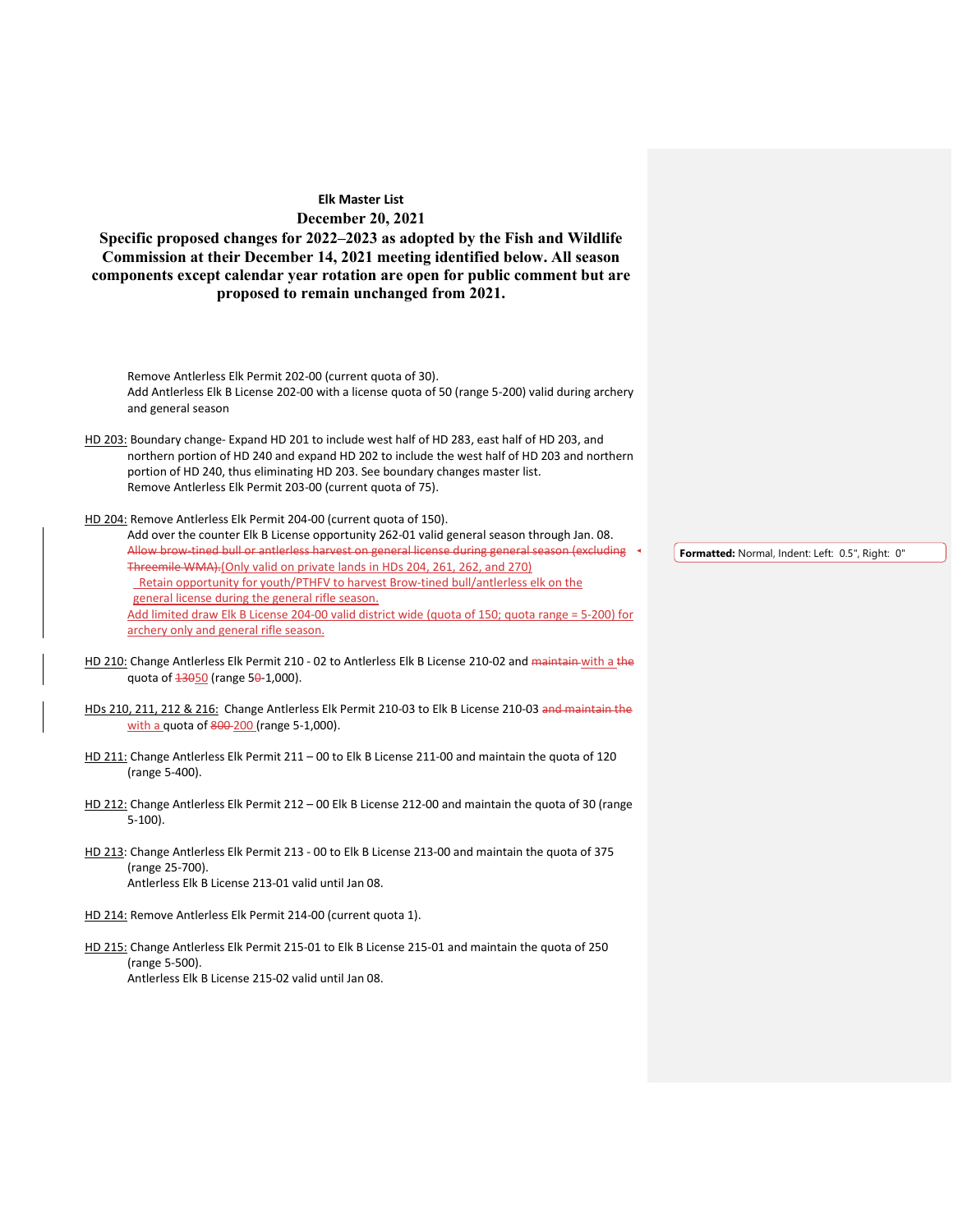**Specific proposed changes for 2022–2023 as adopted by the Fish and Wildlife Commission at their December 14, 2021 meeting identified below. All season components except calendar year rotation are open for public comment but are proposed to remain unchanged from 2021.**

HD 216: Change Antlerless Elk Permit 216-00 to Elk B License 216-00 and maintain the quota of 75 (range 5-200).

HD 217: Decrease quota of Elk B-license 217-02 from 400 to 300.

HD 240: Boundary change- Shift northern boundary of HD 240 to the Bitterroot-Lolo Divide. Northern portions of current HD 240 will be included in proposed HDs 202 and 201. See boundary changes master list.

HD 260: Boundary change- Adjustment in the wording that used describe Harpers Bridge, which is not a definable feature on the map, therefore, the description has been changed to a more definable boundary from Big Flat road to Deep Creek to the Clark Fork. Remove portions (West of Highway 93 is Missoula County, and Ravalli County). See boundary changes master list. Remove Antlerless Elk B License 262-01.

Remove portions (West of Highway 93 in Missoula County, and Ravalli County).

Antlerless Elk B License 201-01 (over-the-counter) becomes valid on private land only in all of HD 260; valid for special weapons during: early shoulder season, general rifle season, and late season beginning the day after general rifle season ends to Jan 15. Valid for archery only during archery season. Private land only. Also valid on private lands in HD 201. Unlimited Antlerless Elk B Licenses 900-00 valid on private land during any open season in HDs

260, 411, 417, 426, 450, 515, 535, 575, 580, 590, 690, 700, 702, 704, and 705.

- HD 261: Remove Antlerless Elk Permit 261-00 (current quota of 35). Add Antlerless Elk B License 261-00 with a license quota of 50 (range 5-200) valid during archery and general seasons.
- HD 270: Allow Antlerless Elk B License 262-01 to be valid in all of HD 270. Reduce 270-02 B-license quota from 300 to 200.

HD 281: Boundary change- Combine HD 281 with the northern portion of HD 293. New HD will be named 281. See boundary changes master list. Remove Antlerless Elk Permit 281-01.

HD 281, 284 & 293: Boundary change- Combine HD 281 with HD 284 and the northern portion of HD 293. New HD will be named 281. Current boundary of HD 284 will become an Archery-Only Weapons Restriction Area. See boundary changes master list.

HD 282: Change Antlerless Elk B License 282-00 to be valid until the end of deer and elk general season.

**Formatted:** Indent: Hanging: 0.5"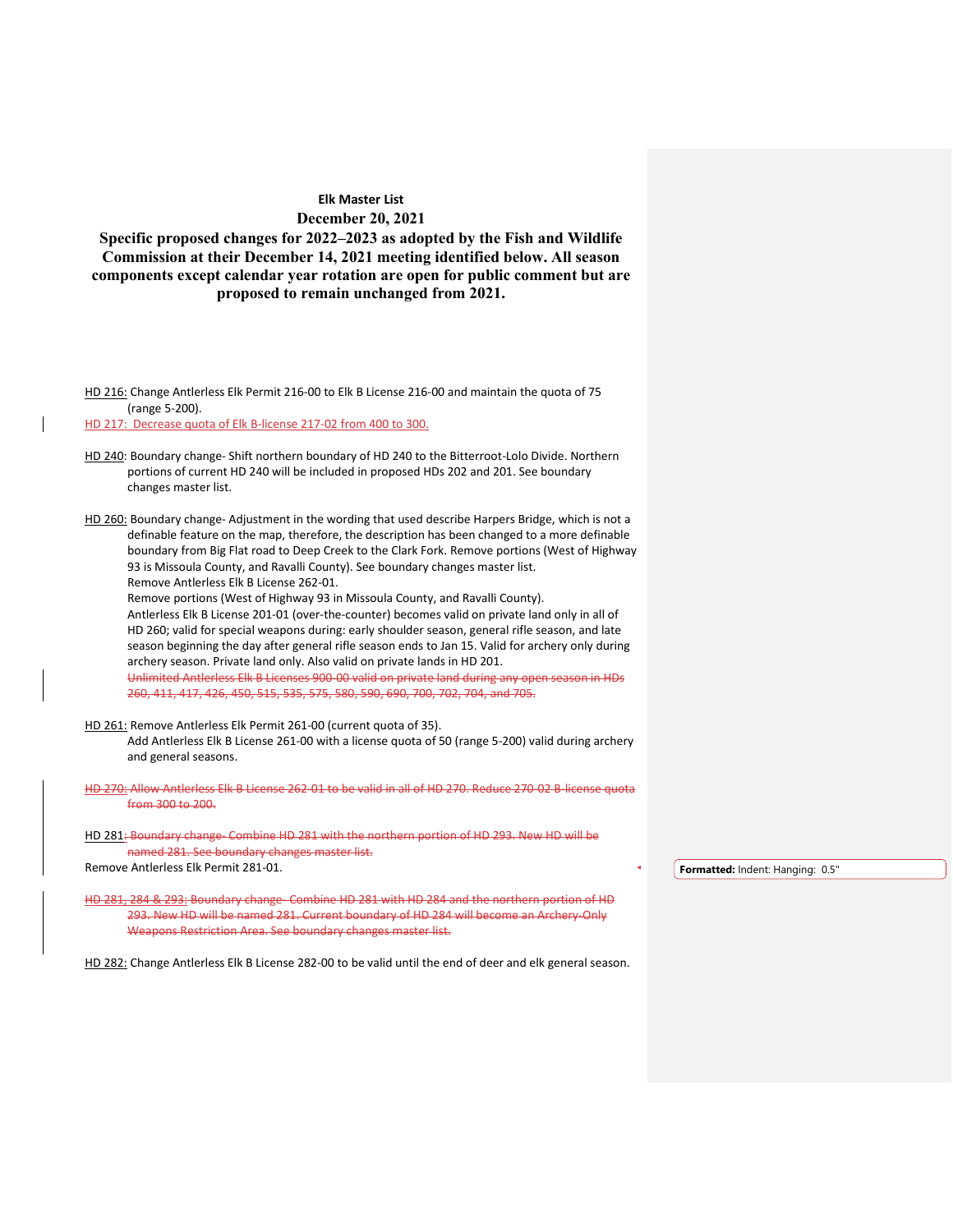**Specific proposed changes for 2022–2023 as adopted by the Fish and Wildlife Commission at their December 14, 2021 meeting identified below. All season components except calendar year rotation are open for public comment but are proposed to remain unchanged from 2021.**

Change Brow-tined Bull/Antlerless 282-10 permit to be valid until the end of deer and elk general season. HD 283: Combine west half of HD 283 with HD 201, combine east half of HD 283 with HD 285 thus

- HD 285: Boundary Change- Combine HD 285 with eastern part of HD 283. New HD will be named HD 285. See boundary changes master list.
- HD 290: Change Antlerless B License 290-01 to be valid through January 8. Private lands only. Valid in hunting districts 290 & 298. Reduce quota of elk B-license 290-01 from 300 to 200.until the end of deer and elk general season.
- HD 291: Boundary change- Combine HD 291, 298, and the south portion of HD 293. New HD will be named 291. See boundary changes master list.

Remove Antlerless Elk Permit 291-02 (current quota of 50). Change B-license 291-03 quota from 350 to 250.

HD 293: Boundary change- Combine HD 281 with the northern portion of HD 293, combine eastern part of HD 293 with HD 343, combine HD 291, 298, and the south portion of HD 293 thus eliminating HD 293. See boundary changes master list.

Remove Antlerless Elk Permit 293-00 (current quota of 25). Add Elk B-license 293-00 to replace antlerless Elk Permit 293-00. Quota = 25 (Quota Range 5 – 500)

**Formatted:** Indent: Hanging: 0.5"

HD 298: Change antlerless B-license 290-01 to be valid through January 8. Private lands only excluding Nature Conservancy lands. Valid in hunting districts 290 & 298. Reduce quota of elk B-license 290-01 from 300 to 200.Boundary change- Combine HD 291, 298, and the south portion of HD 293. New HD will be named 291. See boundary changes master list.

## **Region 3**

HD 300: Rename HD 300 to HD 303.

eliminating HD 283.

HD 301: Boundary change - Combine HD 301 with the south portion of HD 311 and a small portion of HD 360. New HD will be named HD 301. See boundary changes master list.

HD 301, 311 & 360: Boundary change- Combine HD 301, the south half of HD 311, and a minor portion of HD 360 into new HD. New HD will be named HD 301.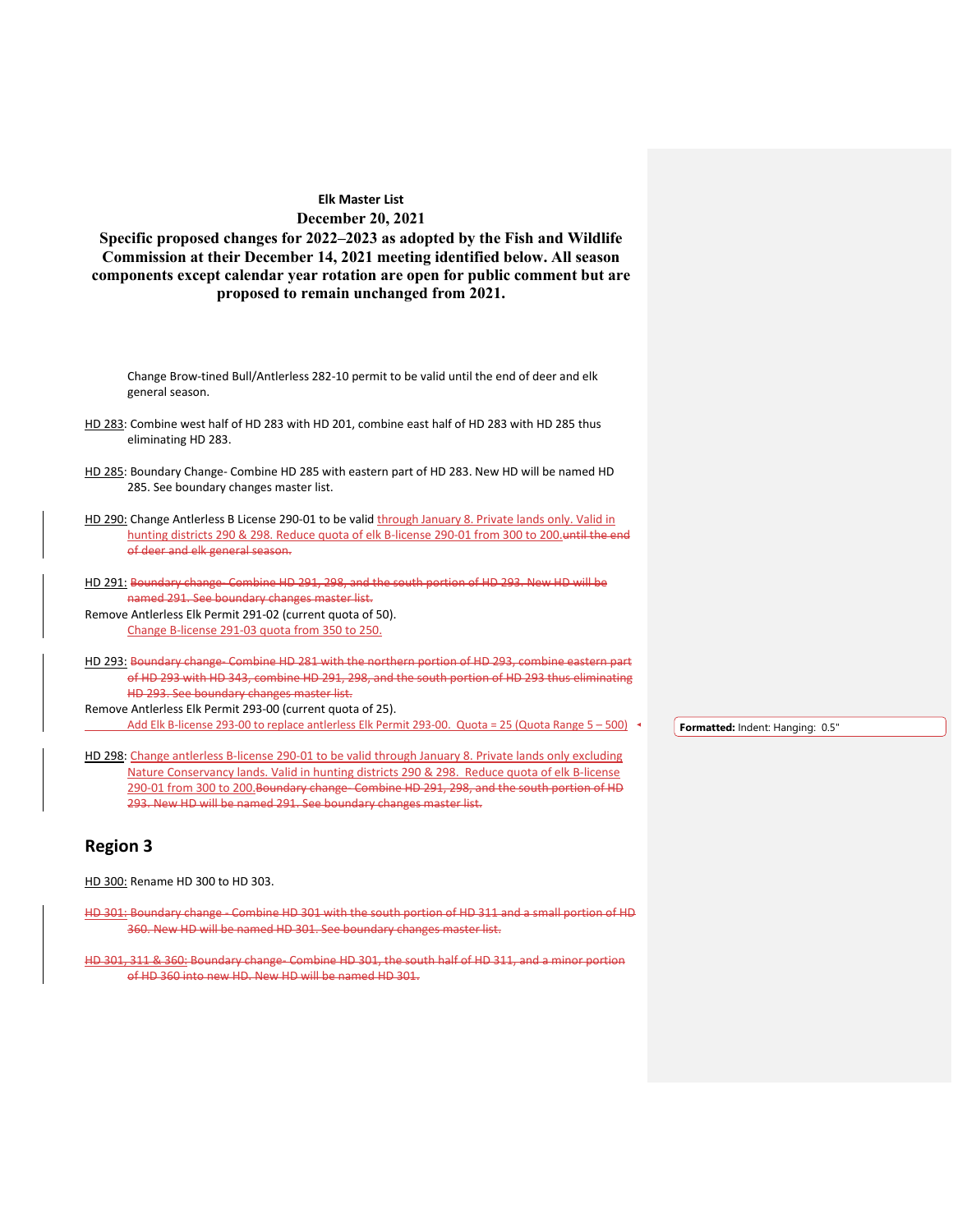**Specific proposed changes for 2022–2023 as adopted by the Fish and Wildlife Commission at their December 14, 2021 meeting identified below. All season components except calendar year rotation are open for public comment but are proposed to remain unchanged from 2021.**

Remove Antlerless Elk B License 301-01 (current quota of 50).

HD 302: Boundary change - Combine HD 302 with the eastern portion of HD 328. New HD will be named HD 302. See boundary changes master list.

HD 304 (new HD): Add standard opportunity for elk harvest; general season BTB/antlerless elk for archery, rifle, muzzleloader and either-sex elk opportunity for youth/pthfv).

HD 310, 360 & 362: Boundary change- Combine HD 360 and HD 362 (except for a portion of HD 360 that is proposed to be combined with HD 310 and a portion of HD 360 that is proposed to be combined with proposed new HD 3044). New HD will be named 360. See boundary changes master list.

HD 311 & 333: Boundary change- Remove southern portion of HD 311, add portion of HD 333 east of State Highway 359, south of Interstate 90 and west of U. S. Highway 287. New HD will be named HD 311. See boundary change master list.

HD 311, 360 & new HD 304: Boundary change- Combine southern portion of old HD 311 (south of Highway 84) with small portion of HD 360 north of Big Sky. New HD will be named HD 304.

HD 313: Remove Antlerless Elk Permits 347-00, 313-01, 313-00 (current quotas of 300, 30, and 30, respectively).

Add Antlerless opportunity on general license for archery, general, and late season through Feb 15 (only for portion north of Dome Mountain WMA.

Add Antlerless Elk B license opportunity 313-00 with a license quota of 60 (range 50-100) valid for archery and general seasons. (Only youth 12-15.)

Change season dates for Brow-Tined Bull Elk Permit 313-45 to start on deer and elk general season opener. Brow-tined bull opportunity on general license through archery season and all of general season EXCEPT the final 14 days of general season (when the 313-45 elk permit allows harvest) remains unchanged.

HD 314: Boundary change- Remove "north" and "south" portions of HD. Remove Brow-tined Bull only option for South of Big Creek and implement Brow-tined Bull/Antlerless valid in all of HD 314.

Move the dividing line between "north" and "south" portions from Big Creek, south to Rock Creek. Add Antlerless on general license late season (day after general season ends to Feb 15). Not valid on national forest land. (Only valid north of Rock Creek.)

Add new Antlerless Opportunity to Elk B License 314-00 valid Aug 15 to Feb 15 except the 5-day period between archery and general seasons. (Only valid north of Rock Creek. (Aug 15 - day before start of general archery, Valid private land only. Valid all landownerships during archery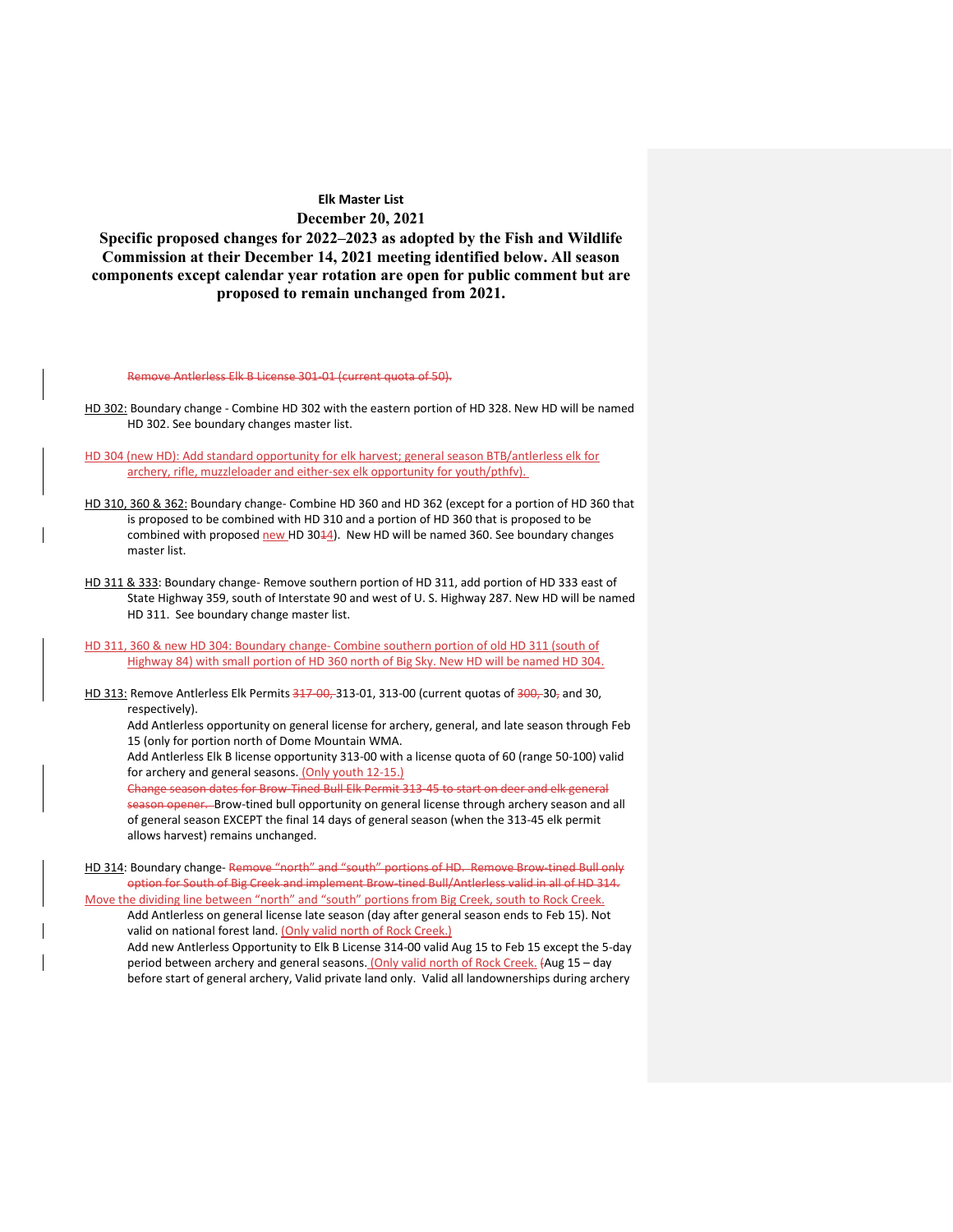**Specific proposed changes for 2022–2023 as adopted by the Fish and Wildlife Commission at their December 14, 2021 meeting identified below. All season components except calendar year rotation are open for public comment but are proposed to remain unchanged from 2021.**

and general seasons. Not valid on National Forest Lands during the late shoulder season from the day after general season ends through 15 February) with a license quota of 1000 (range 25- 1000).

#### HD 317: Remove Antlerless Elk Permit 317-00 (current quota of 300).

- Add Antlerless on general license valid during late season (day after general season ends to Feb 15).
- HDs 318 & 335: Change Antlerless Elk Permit 394-00 to Elk B License and reduce quota to 300 (range 100-500); holders of Elk B License 394-00 may only harvest one elk within area where License is valid.
- HD 319 & 341: Boundary change- Combine HD 319 and HD 341. New HD will be named HD 319. See boundary changes master list. Adjust minimum quota for 319-00 antlerless from 5 to 50.
- HD 320 & 333: Boundary change- Eliminate the northeast portion of HD 333 east of State Highway 359, south of Interstate 90, and west of U. S. Highway 287. Remove the remainder of HD 333 by combining it with 320. New HD will be named 320. See boundary changes master list.

Add Antlerless Elk B License 320-with a license quota of 200 (range 100-500) valid during general season, archery and muzzleloader. Not valid on Forest Service lands.

- HDs 320, 328, 331 & 332: Remove Antlerless Elk B-License 399-00 (current quota 750).
- HD 321 & HD 334: Boundary change- Combine HD 321 and HD 334. New HD will be named HD 321. See boundary changes master list. Adjust minimum quota for 321-00 antlerless from 25 to 50.
- HD 322, 323, 324, 325, 326, 327, & 330: Boundary change Combine HDs 322, 323, 324, 325, 326, 327, 330. New HD will be named HD 322. Portion of HD 323 known as Wall Creek Special Hunt Area would be maintained. See boundary change master list.
- HDs 323, 324, 325, 326, 327, & 330: Eliminate these HDs because they have been combined with HD 322. See boundary changes master list.
- HD 328: Eliminate HD 328 because it is split and combined with HD 302 and HD 329. See boundary changes master list.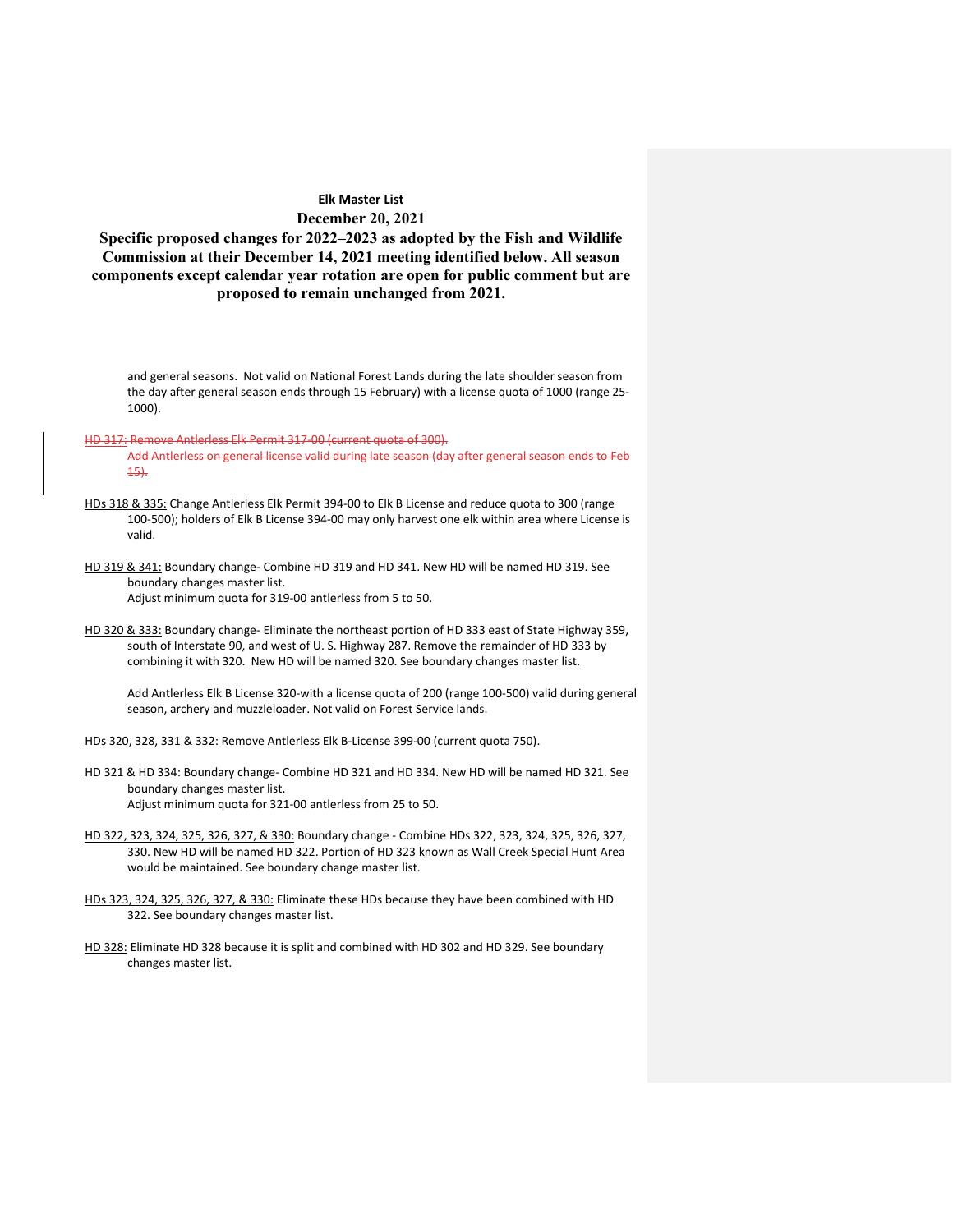**Specific proposed changes for 2022–2023 as adopted by the Fish and Wildlife Commission at their December 14, 2021 meeting identified below. All season components except calendar year rotation are open for public comment but are proposed to remain unchanged from 2021.**

- HD 329 & 328: Combine HD 329 and the western portion of HD 328. New HD name will be HD 329. See boundary changes master list.
- HD 331 & 3322: Boundary change- Combine HD 331 and HD 332. New HD will be named HD 331. See boundary changes master list.

Remove Antlerless Elk B-License 399-00 (current quota 750).

Add **Antlerless Elk B License 331-00** with a license quota of 400 (range 100-750) valid during the archery, general, and muzzleloader season.

Allow general elk license to be valid for antlerless elk during the general and muzzleloader season on private land only.

- HD 332: Eliminate HD 3322 and all opportunities because it has been combined with HD 331. See boundary changes master list.
- HD 334: Eliminate HD 334 because it has been combined with HD 321. See boundary changes master list.
- HD 335: Change Antlerless Elk Permit 394-00 to Elk B License and reduce quota to 300 (range 100-500); holders of Elk B License 394-00 may only harvest one elk within area where License is valid.
- HDs 339 & 343: Change BTB/Antlerless (HD 343) and Spike/Antlerless (HD 339) Elk Permit 396-00 to Antlerless Elk B License 396-00 and reduce the quota to 300 (range 200-600); holders of Elk B License 396-00 may only harvest one elk within area where License is valid.
- HD 340: Add Antlerless Elk B License LPT340-00with a quota of 400 (range 50-500) valid during archery and general seasons. Remove Brow-tine Bull or Antlerless Elk Permit 340-10 (current quota of 250).

HD 341: Eliminate HD 341 because it is being combined with HD 319. See boundary changes master list.

HD 343 and HD 293: Boundary change- Add the eastern portion of HD 293 to HD 343. See boundary changes master list.

HD 350 & HD 370: Boundary change- Combine HD 350 and HD 370. Create "east" portion that is identical to current HD 370 and "west" portion identical to current HD 350. New HD will be named HD 350. See boundary changes master list. Add Either-Sex opportunity on general license for youth 12-15 and PTHFV holders valid during

archery and general season district wide.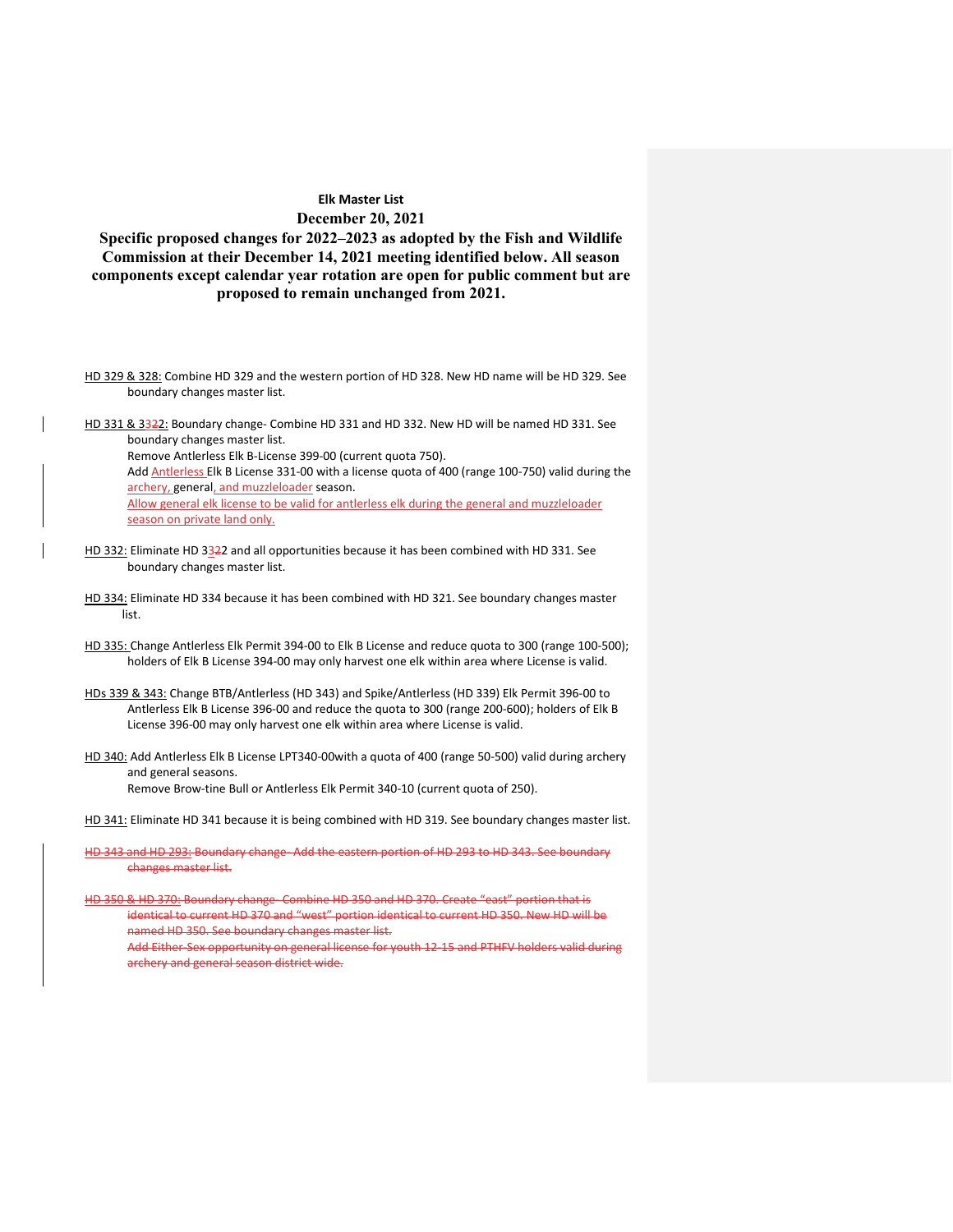**Specific proposed changes for 2022–2023 as adopted by the Fish and Wildlife Commission at their December 14, 2021 meeting identified below. All season components except calendar year rotation are open for public comment but are proposed to remain unchanged from 2021.**

West portion of 350 –Brow-tined Bull on general license in general season. Offer (350-02) 50 antlerless elk B licenses valid in West portion only (quota range 50-200).

East portion of 350 – Brow-tined Bull/Antlerless on general license in general season. Offer (350- 03) 100 antlerless elk B licenses valid in East portion only (quota range 50-200).

HD 310, 360 & 362: Boundary change- Combine HD 360 and HD 362 (except for a portion of HD 360 that is proposed to be combined with HD 310 and a portion of HD 360 that is proposed to be combined with proposed  $new$  HD 30 $44$ .) New HD will be named 360. See boundary changes master list.

Re-number Elk B Antlerless 398-00 to be 360-00

HD 350: Increase Antlerless Elk B licenses (350-02) to 50 (quota range 50-200).

HD 362: Eliminate HD 362 based on it being combined with HD 360 and HD 310. See boundary changes master list.

HD 370: Increase Antlerless Elk B licenses (370-02) to 100 (quota range 50-200). Eliminate HD 370 based on it being combined with HD 350. See boundary changes master list.

HD 380: Boundary change- Add southeast portion of HD 380 between the Missouri River and U.S. Hwy 287 to HD 390. Move the northeast defined South Portion boundary from the Radersburg Road (Crow Creek area) to Indian Creek/West Fork of Indian Creek. See boundary changes master list. HD 380-00 quota changed from 150 to 250; max quota changed from 400 to 450. HD 380-20 max. quota changed from 700 to 200.

Remove Antlerless Elk B License opportunities 380-01 (south portion), 380-02 (north portion) (current quotas are 350 and 250, respectively). Eliminate described north and south portions.

Change general license antlerless opportunity to allow antlerless harvest with a general license during the entire general season off National Forest.

Change 380-20 quota range to 50–200 (was 50–700).

Change 380-00 quota from 150 to 200 (quota range 50–450).

HDs 390, 391, 393: Remove Antlerless Elk B License opportunity 389-00 (unlimited, one per hunter).

HD 390: Add Elk B License 397-00 (unlimited, one/hunter), valid Aug 15 to Feb 15 except the 5-day period between archery and general seasons. (Aug 15 - day before start of general archery, Valid private land only; not valid on National Forest during the remaining time periods; license will also be valid in HDs 309, 311, 312 and 393.)

**Formatted:** Indent: Hanging: 0.5"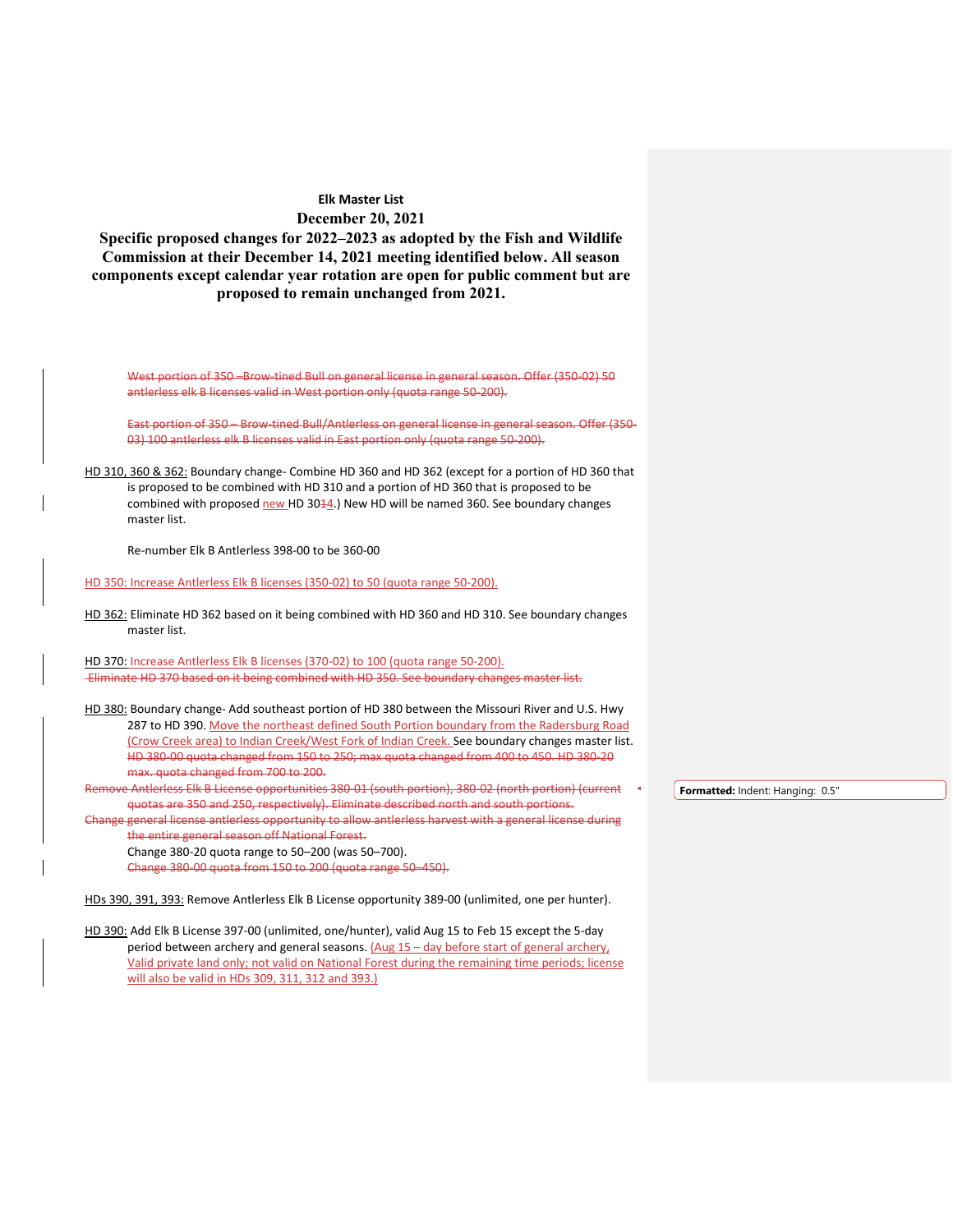**Specific proposed changes for 2022–2023 as adopted by the Fish and Wildlife Commission at their December 14, 2021 meeting identified below. All season components except calendar year rotation are open for public comment but are proposed to remain unchanged from 2021.**

Add Antlerless opportunity on general license valid day after general season ends to Feb 15. (Not valid on National Forest during this time period). Boundary change: Add SE portion of HD 380 between the Missouri River and U.S. Hwy 287 to HD

390.

HD 391: Remove Either-Sex general license opportunity during archery and general seasons for youth 12-15 and PTHFV holders.

Adjust Antlerless Elk B License 391-00 license quota from 125 to 175 (range 50-400). Change limitation from Only valid north of Duck Creek, not valid on National Forest lands to Not valid on National Forest lands.

HD 392: Remove Either-Sex general license opportunity during archery season for youth 12-15 and PTHFV holders.

HD 393: Boundary change- Remove HD portion south of Willow Creek.

General license opportunity includes Brow-tined Bull/Antlerless during the archery and general seasons, valid on all landownerships, and Antlerless elk from the end of the general season until Feb 15 valid off of National Forest. Add Antlerless Elk B License 397-00 (over-the-counter) valid Aug 15 to the day before start of archery on private land only, then valid again the day after general season ends until Feb 15 not valid on National Forest.

## **Region 4**

- HD 401: Add general license opportunity for Either-sex elk during the archery season. Retain Either-sex elk permit 401-20 (current quota of 50) during the general season.
- HD 403: Add general license opportunity for Either-sex during the archery and general seasons. Remove this HD from the Either-Sex elk permit 401-20 (current quota of 50).
- HD 410: Adjust Either-Sex Elk Permit 410-21 quota to 1500 (range 1,000-1,900).

HD 411: Add antlerless opportunity on the general license from Aug 15 to the day before archery season (private land only), maintain antlerless opportunity on the general for archery and general seasons, add antlerless opportunity on the general from the day after general season ends to Feb 15 (not valid on National Forest lands after the general season). Add Elk B Licenses 411-00 and 004-00 to be valid on private land only for the time period of Aug 15 to the day before the start of archery season, maintain current validity for archery and general seasons, add antlerless opportunity beginning the day after general season ends to Feb 15. From the end of the general season to Feb 15, the 004-00 License would not be valid on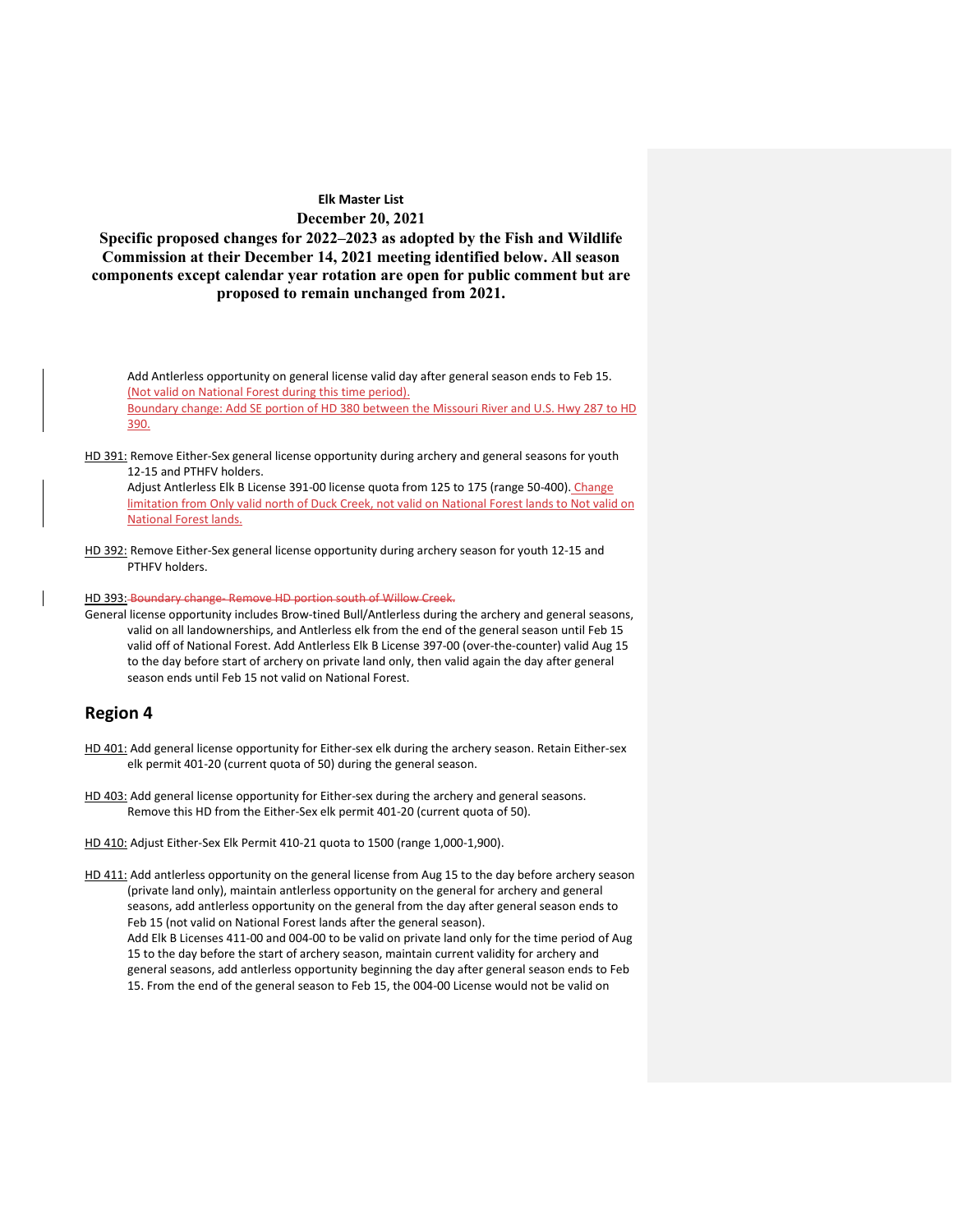**Specific proposed changes for 2022–2023 as adopted by the Fish and Wildlife Commission at their December 14, 2021 meeting identified below. All season components except calendar year rotation are open for public comment but are proposed to remain unchanged from 2021.**

National Forest land; the 411-00 would be. There will be no district split in HD 411 at Red Hill Road.

Increase quota of Either-Sex permit 411-20 from 300 to 450 (range 50-450), license would be valid in HD 411 and 535.

Increase quota of Antlerless Elk B License 411-00 from 800 to 1200 (range 100-1200). Unlimited Antlerless Elk B Licenses 900-00 valid on private land during any open season in HDs 260, 411, 417, 426, 450, 515, 535, 575, 580, 590, 690, 700, 702, 704, and 705.

- HDs 411 & 412: Add Archery Only Either-Sex permit 411-21 with an unlimited license quota. Valid in HDs 411 and 412.
- HD 412: Remove "dead week" Antlerless opportunities from the general license and the Antlerless Elk B License 004-00.
- HD 412 & 419: Boundary change- Adjust boundary between HD 412 and 419 so the portion of HD 412 south of Hanover Road to Highway 200 would be included in HD 419. See boundary changes master list.
- HD 413 & 432: Boundary change- Combine HD 413 with HD 432. New HD will be named HD 413. See boundary changes master list.
- HD 416 & 454: Boundary change- Combine HD 416 and HD 454. New HD will be named HD 416. See boundary changes master list.
- HDs 413, 415, 416, 417, 418, 420, 432, 448, 450, 452, 454: Change general license opportunity from Either-Sex to Brow-tined Bull/Antlerless.
- HD 417 & HD 426: Boundary change- Adjust boundary between HDs 417 and 426 so the portion of HD 426 north and east of PN Bridge Road to Stafford Ferry would be included in HD 417. See boundary changes master list.

Add Archery Only Either-Sex Elk Permit 417-21 with an unlimited license quota. Valid in HDs 417 and 426.

Unlimited Antlerless Elk B Licenses 900-00 valid on private land during any open season in HDs 260, 411, 417, 426, 450, 515, 535, 575, 580, 590, 690, 700, 702, 704, and 705.

HD 417: Remove Archery Only Either-Sex permit 410-21 (current quota of 1900).

Remove Antlerless Elk B License 410-01 (current quota of 300). Extend shoulder season for 004- 00 and general license from January 15 to February 15. These licenses are only valid south of Knox Ridge Road/D-Y Trail during all seasons.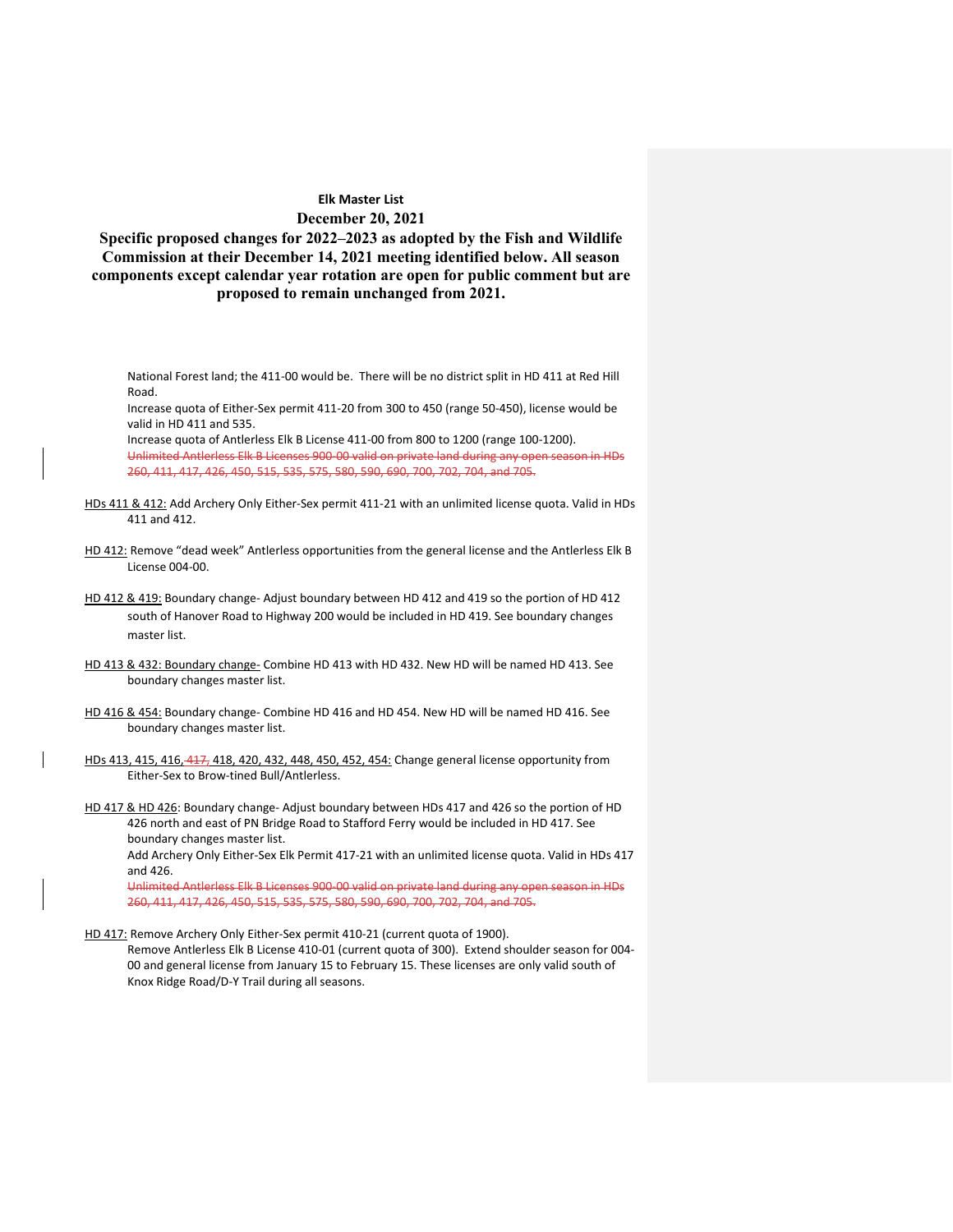**Specific proposed changes for 2022–2023 as adopted by the Fish and Wildlife Commission at their December 14, 2021 meeting identified below. All season components except calendar year rotation are open for public comment but are proposed to remain unchanged from 2021.**

Increase 417-20 permits from 225 to 340.

- HD 420: Change Either-Sex Elk Permit 420-20 to be Brow-tined Bull/Antlerless elk Permit.
- HD 421 & 445: Boundary change- Adjust boundary between HD 421 and HD 445 to follow I-15. See boundary changes master list.
- HD 421 & 423: Boundary change**-** Combine HD 423 with HD 421. New HD will be named HD 421. General elk license will be valid for Either-Sex elk. See boundary changes master list.
- HD 422 & 444: Boundary change- Adjust the east boundary of HD 422 (west boundary of HD 444) to be US Hwy 287. See boundary changes master list.
- HD 426: Increase 426-20 permit from 60 to 90. Add Archery Only Either-Sex Elk Permit 417-21 with an unlimited license quota. Valid in HDs 417 and 426
- HD 441: Change general license opportunity within the Bob Marshall Wilderness portion of HD from Either-Sex to Brow-tined Bull/Antlerless
- HD 442 & 450: Boundary change- Adjust the east boundary of HD 442 (west boundary of HD 450) from the Bellview/Battle Creek/Pishkun Canal Road to the US Forest Service Boundary. See boundary changes master list.
- HD 444: Remove general license antlerless opportunity from Aug 15 to day before archery season and from Jan 1 to Feb 15.

Remove antlerless opportunity on Elk B License 004-00 from Aug 15 to day before archery season and from Jan 1 to Feb 15.

- HD 445 & 455: Boundary change- Move the Whitetail Prairie Addition of the Beartooth WMA from HD 445 to HD 455, so the entire Beartooth WMA is in one hunting district (HD 455). See boundary changes master list.
- HD 445: Adjust dates when Either-Sex elk permit 445-20 is valid; remove archery only dates so that start date is is the third Monday of the general rifle season through the end of the general rifle season and during the heritage muzzleloader seasonNov 7 for the 445-20 permit.

HD 447: Add Archery Only Either-Sex Elk Permit 447-21 with an unlimited license quota.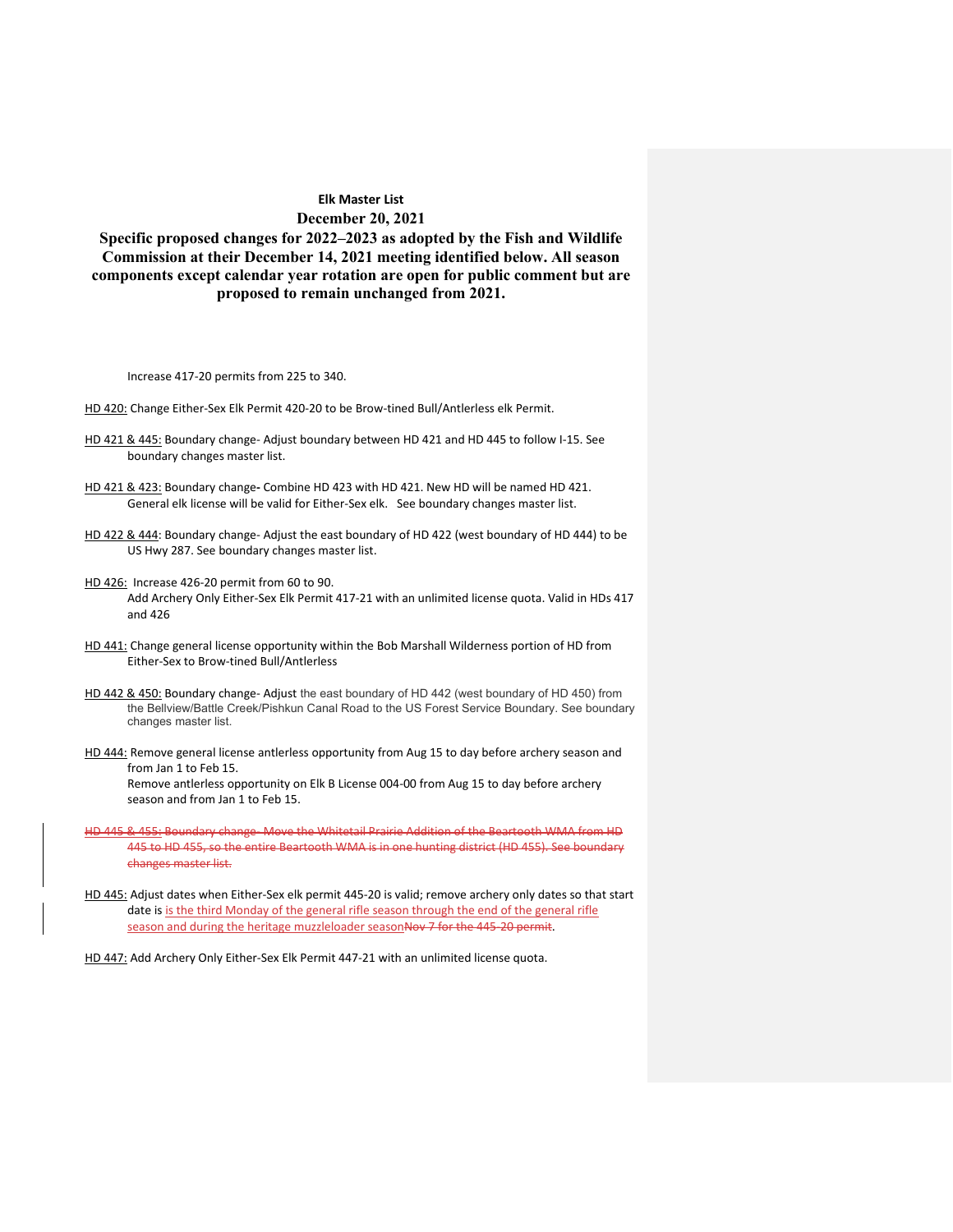**Specific proposed changes for 2022–2023 as adopted by the Fish and Wildlife Commission at their December 14, 2021 meeting identified below. All season components except calendar year rotation are open for public comment but are proposed to remain unchanged from 2021.**

HD 450: Remove elk permit 450-20 (current quota of 5). General elk license would become valid for Brow-tined bull/antlerless elk opportunity during archery and general rifle seasons. Unlimited Antlerless Elk B Licenses 900-00 valid on private land during any open season in HDs 260, 411, 417, 426, 450, 515, 535, 575, 580, 590, 690, 700, 702, 704, and 705.

HD 455: Add Archery Only Either-Sex Elk permit 455-21 with an unlimited license quota 100 (Range 50-150.

004-00: Region 4 Elk B Change quota from 6,000 to UNL. Remove June 1 apply by date. Not valid on National Forest lands, FWP WMAs, or CMR Refuge. Valid in all Region 4 HDs excepts HDs 410 and 455 as listed under each HD.

## **Region 5**

HDs 515,502,525,540,555,575,580,590 (All R5)

Remove 595-00 Antlerless Elk B License

Remove 900-20 Elk Archery Permit from HD 530, HD 580 south of Sweetgrass Ck., HD 590, HD 511, HD 502, HD 520 south and east of West Fork of Rock Creek, HD570, HD575, HD500.

HD 500 & 570 (new HD 515): Boundary Change – Combine HD 500 and HD 570. New HD will be named HD 515. See boundary changes master list.

Remove 500-20 and 570-20 either-sex elk permits

Add Antlerless opportunity to the general license for Aug 15 to the day before archery season (Only valid on private land) and late season (day after general season to Feb 15).

Add Antlerless Elk B License 005-00 valid during Aug 15 to the day before archery season (Only valid on private land), during archery, general, muzzleloader, and late seasons (day after general season to Feb 15)

Unlimited Antlerless Elk B Licenses 900-00 valid on private land during any open season in HDs 260, 411, 417, 426, 450, 515, 535, 575, 580, 590, 690, 700, 702, 704, and 705.Antlerless Elk B 005-00: Region 5 Elk B Change quota from 6,000 to UNL. Remove June 1 apply by date. Not valid on National Forest lands, FWP WMAs. Valid in all Region 5 HDs excepts HDs 555 and 565 as listed under each HD.

#### HD 502:

Add Antlerless Elk B License 005-00 valid from Aug 15 to the day before archery season begins (only on private land), during archery, general, muzzleloader, and late seasons (day after general season to Feb 15)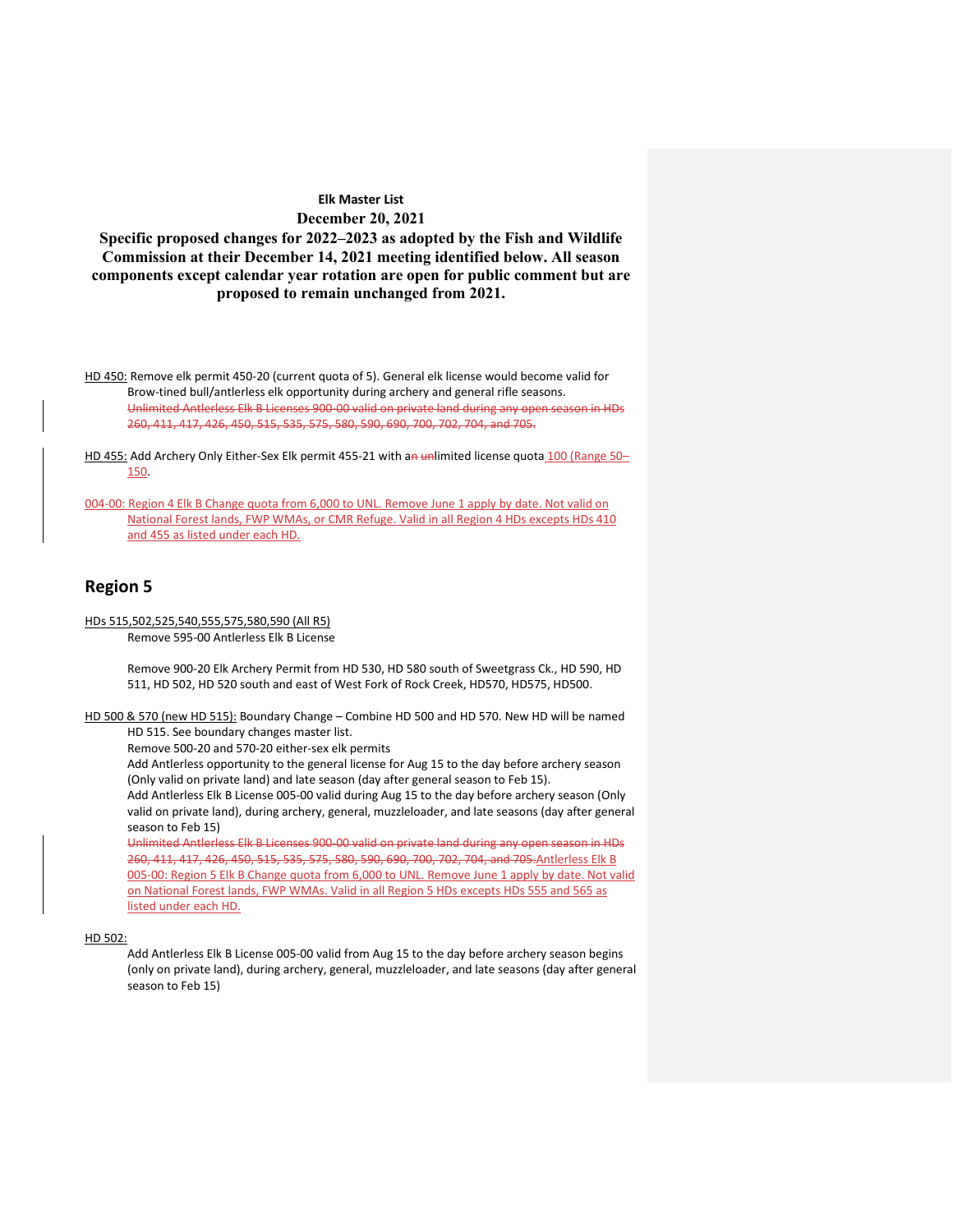**Specific proposed changes for 2022–2023 as adopted by the Fish and Wildlife Commission at their December 14, 2021 meeting identified below. All season components except calendar year rotation are open for public comment but are proposed to remain unchanged from 2021.**

Antlerless Elk B 005-00: Region 5 Elk B Change quota from 6,000 to UNL. Remove June 1 apply by date. Not valid on National Forest lands, FWP WMAs. Valid in all Region 5 HDs excepts HDs 555 and 565 as listed under each HD.

Add antlerless opportunity on the general license from Aug 15 to the day before archery season begins (only on private land), during archery, general, muzzleloader, and late seasons (day after general season to Feb 15)

Change General Elk License opportunity from Spike Bull or Antlerless Elk to Antlerless Elk for archery, general, and muzzleloader seasons.

- HDs 502, 555: Add Either-Sex permit 502-20 with a license quota of 30 (range 5-50) valid during archery and general seasons.
- HDs 502, 535, 555, and 590 and portion of HD701 north of the Yellowstone River, south of Hwy 12, and west of Sumatra-Hysham Rd.: Add archery season only Either-Sex permit 595-21 with an unlimited license quota.
- HD 510, 520 & 560: Boundary change –The northern portion of HD 560 and a portion of 520 will be combined and named HD 525. HD 510 and a portion of 520 will be combined and named 555. The southern portion of HD 560 will be renamed HD 565. See boundary changes master list.
- HD 510 & 520 (proposed to be HD 555): Add Antlerless Elk B License 555-00 with a license quota of 30 (range 5-50) valid archery, general, and muzzleloader seasons. Remove antlerless elk B license 520-01
- HDs 502, 555: Add Either-Sex permit 502-20 with a license quota of 30 (range 5-50) valid during archery, general, and muzzleloader seasons.

HD 511 & 530 (proposed to be HD 535): Boundary Change - Combine HD 511 and HD 530. New HD will be named HD 535. See boundary changes master list. Add antlerless opportunity valid on general license from Aug 15 to the day before archery season begins (only valid on private land). late season (day after general season to Feb 15) Add either sex opportunity on general license valid during archery, general, and muzzleloader seasons on private land only.

Add Antlerless Elk B License 005-00 valid Aug 15 to the day before archery season begins (only valid on private land), during archery, general, muzzleloader, and late seasons (day after general season to Feb 15)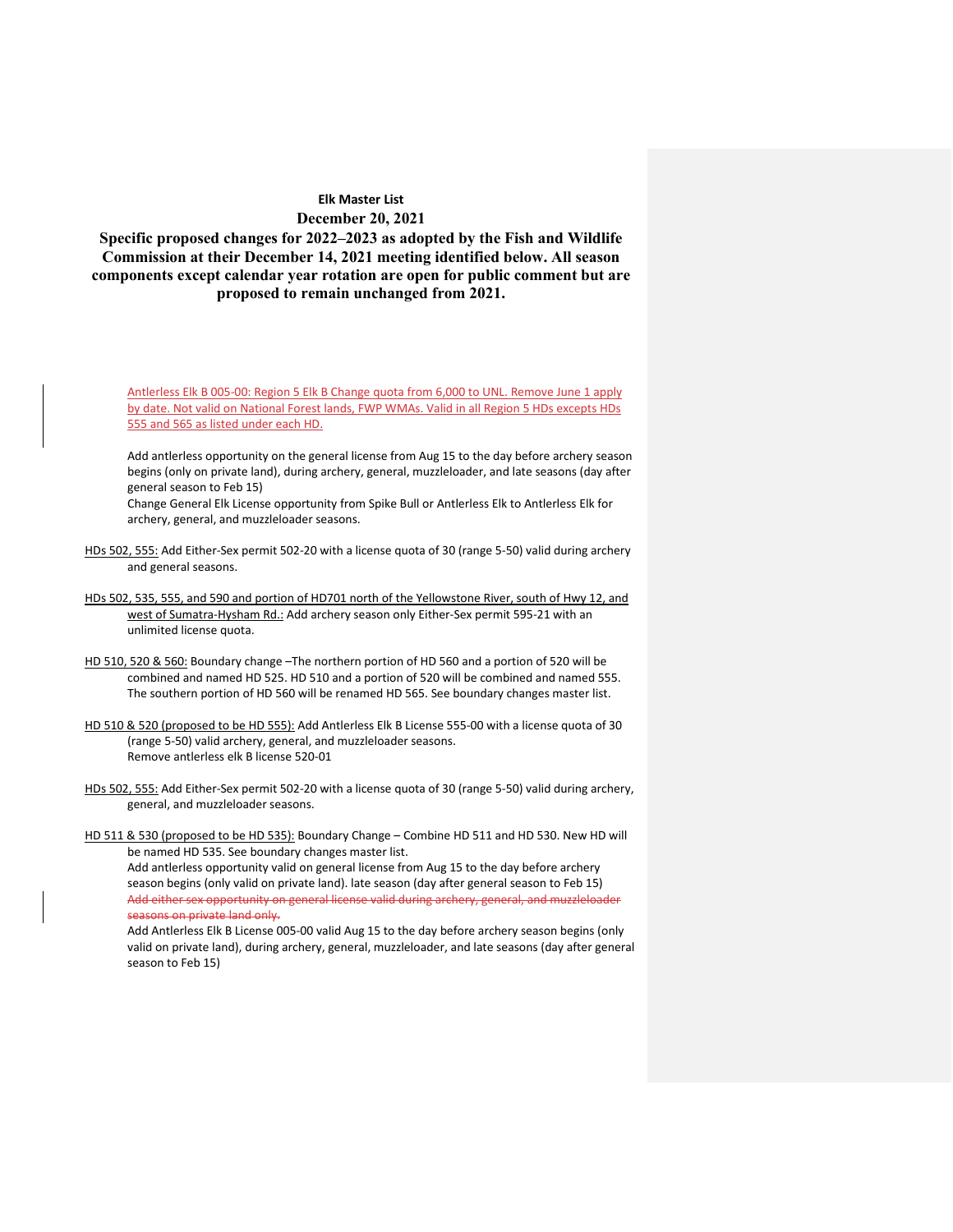**Specific proposed changes for 2022–2023 as adopted by the Fish and Wildlife Commission at their December 14, 2021 meeting identified below. All season components except calendar year rotation are open for public comment but are proposed to remain unchanged from 2021.**

Antlerless Elk B 005-00: Region 5 Elk B Change quota from 6,000 to UNL. Remove June 1 apply by date. Not valid on National Forest lands, FWP WMAs. Valid in all Region 5 HDs excepts HDs 555 and 565 as listed under each HD.

Increase quota of Antlerless Elk B License 411-00 from 800 to 1200 (range 100-1,200). (Valid in HDs 411 and 535)

Add Antlerless Elk B License 411-00 valid Aug 15 to the day before archery season begins (only valid on private land), during archery, general, muzzleloader, and late seasons (day after general season to Feb 15)

Add Either-Sex Elk Permit 411-20 valid during archery, general, and muzzleloader.

Increase quota of Either-Sex permit 411-20 from 300 to 450400 (range 50-450400) valid in HDs 411 and 535.

HD 520 & 560 (proposed to be HD 525): Add Either-sex opportunity on general license during archery, general, and muzzleloader seasons.

Remove antlerless elk B licenses 520-00 and 560-00

Add antlerless opportunity to the general license for Aug 15 to the day before archery season begins (private land only) and late season (day after general season to Feb 15, not valid on National Forest lands)

Add antlerless Elk B License 005-00 valid from Aug 15 to the day before archery season begins (private land only), during archery, general, muzzleloader, and late seasons (day after general season to Feb 15, not valid on National Forest lands).

Antlerless Elk B 005-00: Region 5 Elk B Change quota from 6,000 to UNL. Remove June 1 apply by date. Not valid on National Forest lands, FWP WMAs. Valid in all Region 5 HDs excepts HDs 555 and 565 as listed under each HD.

HD 535: Unlimited Antlerless Elk B Licenses 900-00 valid on private land during any open season in HDs 260, 411, 417, 426, 450, 515, 535, 575, 580, 590, 690, 700, 702, 704, and 705.

HD 540: Add Antlerless B License 005-00 valid Aug15 to the day before archery season begins (private land only) during archery, general, muzzleloader, and late seasons (day after general season to Feb 15)

Antlerless Elk B 005-00: Region 5 Elk B Change quota from 6,000 to UNL. Remove June 1 apply by date. Not valid on National Forest lands, FWP WMAs. Valid in all Region 5 HDs excepts HDs 555 and 565 as listed under each HD.

Remove Antlerless Elk B License 540-00 (current quota 100).

Add antlerless opportunity on general license valid Aug 15 to day before archery season begins (private land only) and late season (day after general season to Feb 15)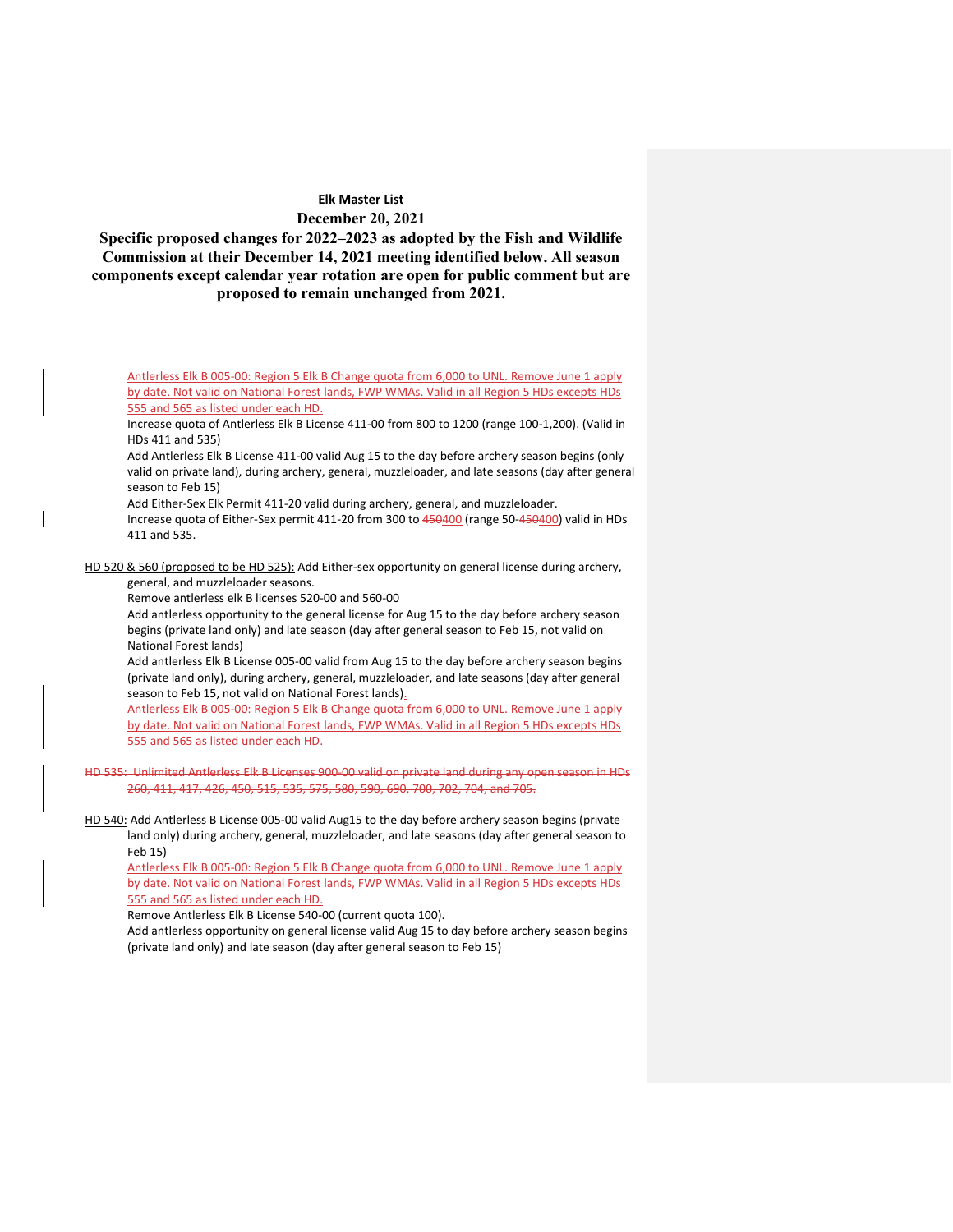**Specific proposed changes for 2022–2023 as adopted by the Fish and Wildlife Commission at their December 14, 2021 meeting identified below. All season components except calendar year rotation are open for public comment but are proposed to remain unchanged from 2021.**

HD 560 (southern portion proposed to be HD 565): Add Either-Sex opportunity on the general license valid during archery season only.

Add Antlered Bull opportunity on general license valid during the general and muzzleloader seasons.

HD 575: Add Either-Sex opportunity on the general license valid during archery, general, and muzzleloader seasons.

Add antlerless opportunity on the general license valid Aug 15 to day before archery season begins (private land only) and late season (day after general season to Feb 15) Add Antlerless Elk B License 005-00 valid Aug 15 to day before archery season begins(private

land only) during archery, general, muzzleloader, and late seasons (day after general season to Feb 15) .

Antlerless Elk B 005-00: Region 5 Elk B Change quota from 6,000 to UNL. Remove June 1 apply by date. Not valid on National Forest lands, FWP WMAs. Valid in all Region 5 HDs excepts HDs 555 and 565 as listed under each HD.

Remove Either-Sex permit 575-20 (current quota of 20).

Unlimited Antlerless Elk B Licenses 900-00 valid on private land during any open season in HDs 260, 411, 417, 426, 450, 515, 535, 575, 580, 590, 690, 700, 702, 704, and 705.

HD 580: Boundary change- Remove HD 580 portion, south of Sweet Grass Creek. See boundary changes master list.

Remove antlerless elk B license 580-00

Remove elk permit 580-20

Add Antlerless Elk B License 005-00 valid Aug 15 to the day before archery season begins (private land only) valid during archery, general, muzzleloader, and late seasons (day after general season to Feb 15).

Antlerless Elk B 005-00: Region 5 Elk B Change quota from 6,000 to UNL. Remove June 1 apply by date. Not valid on National Forest lands, FWP WMAs. Valid in all Region 5 HDs excepts HDs 555 and 565 as listed under each HD.

Add antlerless opportunity on general license from Aug 15 to the day before archery season begins (private land only) and late season (day after general season to Feb 15) Add either-sex opportunity on the general license valid during archery, general, and muzzleloader seasons.

Unlimited Antlerless Elk B Licenses 900-00 valid on private land during any open season in HDs 260, 411, 417, 426, 450, 515, 535, 575, 580, 590, 690, 700, 702, 704, and 705.

HD 590: Boundary change- Remove HD 590 portions, "north of Yellowstone River" and "south of

Yellowstone River." See boundary changes master list. Remove either-sex elk permit 590-21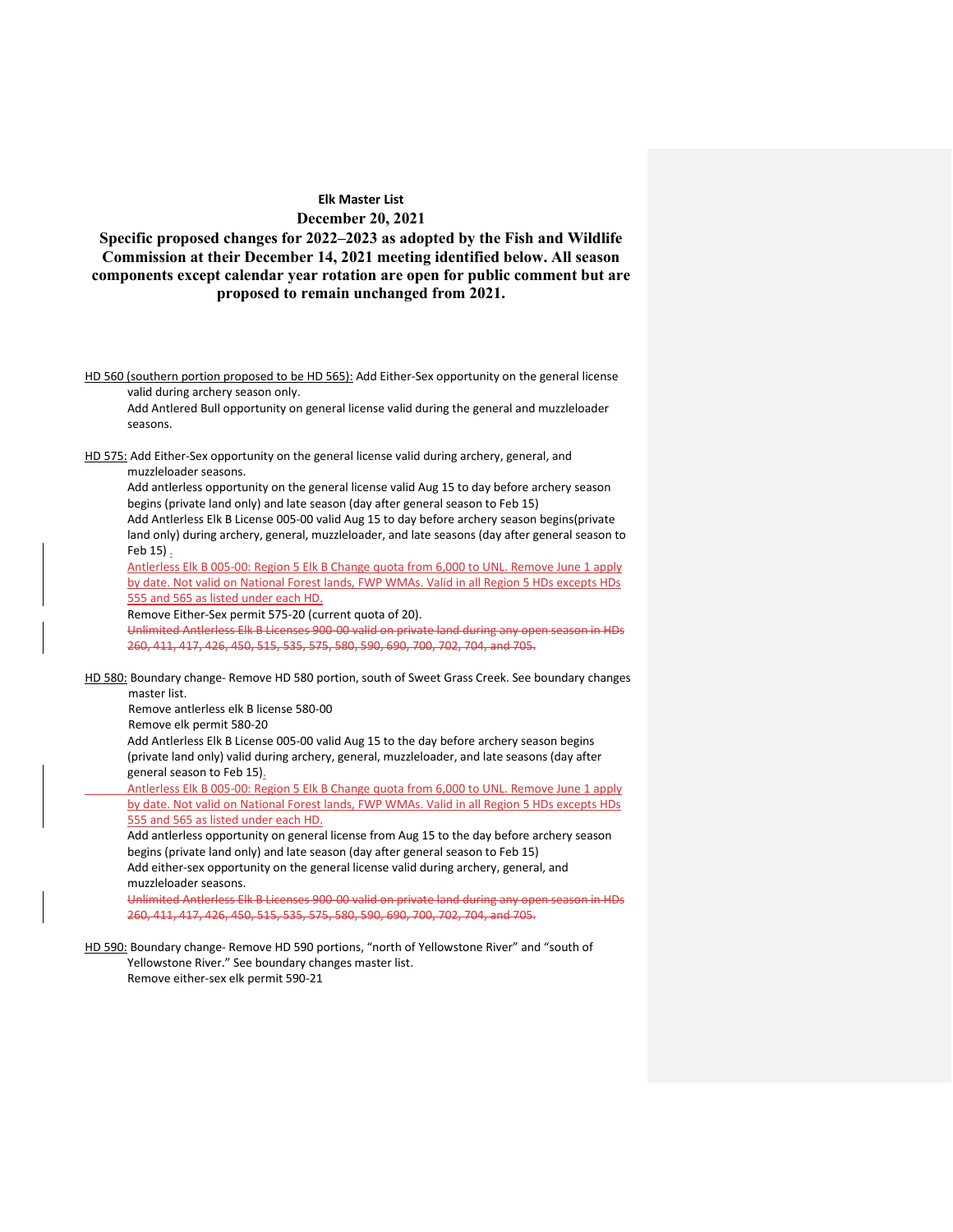**Specific proposed changes for 2022–2023 as adopted by the Fish and Wildlife Commission at their December 14, 2021 meeting identified below. All season components except calendar year rotation are open for public comment but are proposed to remain unchanged from 2021.**

Increase either sex elk permit 590-20 from 250 to 380.

Add antlerless opportunity on general license valid Aug 15 to the day before archery season begins (private land only) and late season (day after general season to Feb 15)

Add antlerless Elk B License 005-00 valid Aug15 to the day before archery season begins (private land only) valid during archery, general, muzzleloader, and late seasons (day after general season to Feb 15).

Antlerless Elk B 005-00: Region 5 Elk B Change quota from 6,000 to UNL. Remove June 1 apply by date. Not valid on National Forest lands, FWP WMAs. Valid in all Region 5 HDs excepts HDs 555 and 565 as listed under each HD.

Unlimited Antlerless Elk B Licenses 900-00 valid on private land during any open season in HDs 260, 411, 417, 426, 450, 515, 535, 575, 580, 590, 690, 700, 702, 704, and 705.

## **Region 6**

HD 622 & 630: Boundary change- Adjust boundary between HD 622 and HD 630; add the land between Timber Creek, Burke Ranch Road and Ridge Road to HD 622. See boundary changes master list.

#### HDs 620, 621, 622:

Change Antlerless Elk Permit 698-00 to Elk B License 698-00 and maintain the quota of 300 (range 100-500). Increase 620-20 ES permit from 60 to 70 Increase 622-20 ES permit from 50 to 60 Establish a 620-21 ES archery permit quota range at 1,200 – 1,600 (current quota is 1,400 with no quota range)

**Formatted:** Indent: Left: 0", Hanging: 0.5"

HD 630, 631 & 632: Boundary change – Combine HDs 630, 631 and 632. New HD will be named HD 630. See boundary changes master list.

HD 630: Remove Antlerless Elk B License 631-00 (current quota 65). Add Antlerless Elk B License 630-00 with a license quota of 50 (range 1-200).

Remove Either-Sex Elk Permit 631-20 (current quota of 30). Remove Either-Sex Elk Permit 632-20 (current quota of 10). Add Either-Sex Elk Permit 630-20 with a license quota of 25 (range 25-75). Remove Either-Sex Archery Only Permit 631-21 (current quota of 200). Remove Either-Sex Archery Only Permit 632-21 (current quota of 100). Add Either-Sex Archery Only Permit 630-21 with a license quota of 200 (range 100-300).

HD 690: Remove Antlerless Elk B-License 699-01 (current quota of 200).